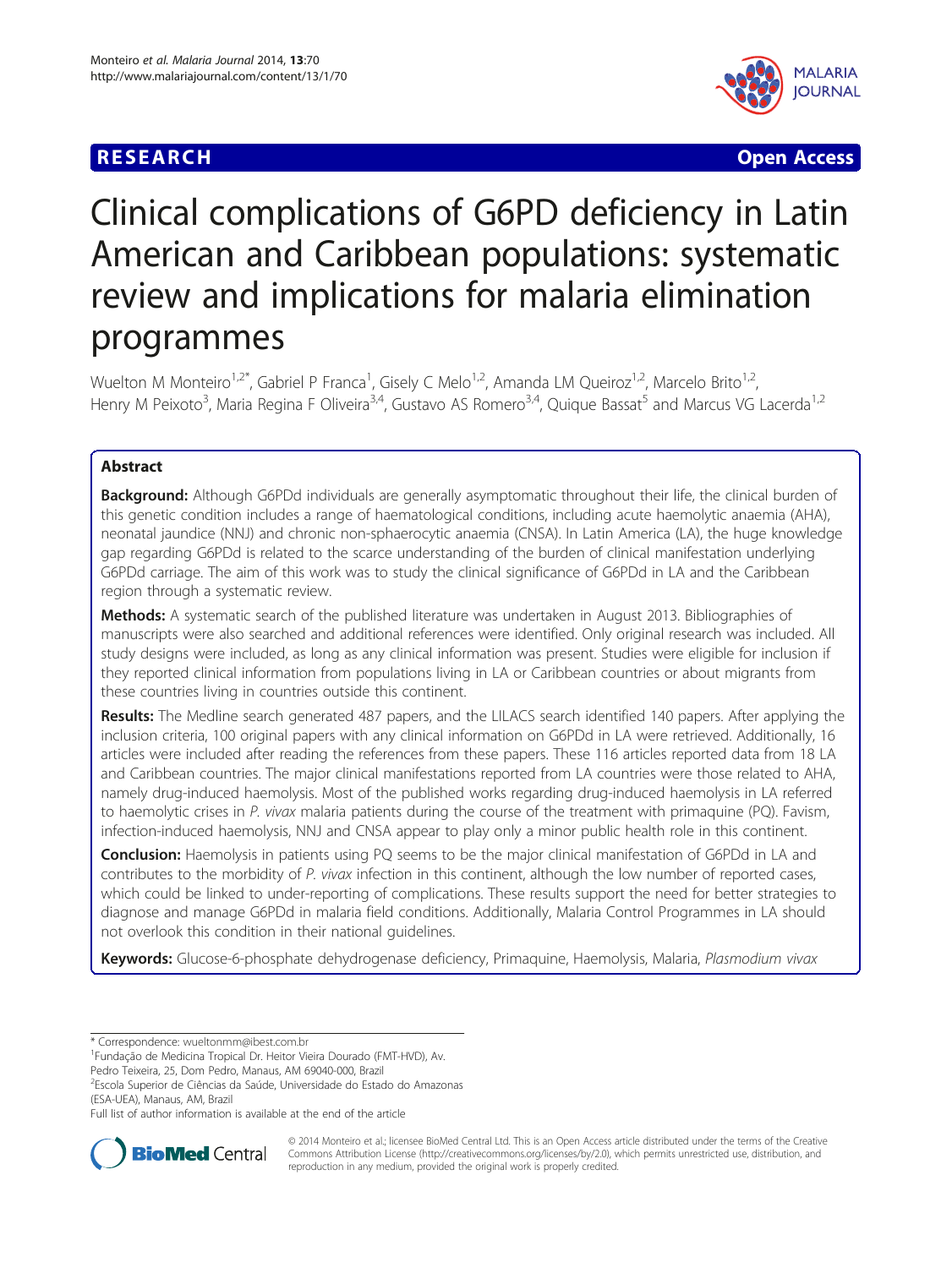# Background

Glucose-6-phosphate dehydrogenase (G6PD) is an important enzyme that catalyses the first reaction in the pentose-phosphate pathway. Within the erythrocyte, G6PD is the sole source of enzymatic activity that protects against the build-up of super-radicals and, thus, oxidative stress [\[1](#page-9-0),[2\]](#page-9-0). G6PD deficiency (G6PDd) is an X-linked, hereditary genetic defect caused by mutations in the G6PD gene, resulting in protein variants with different levels of enzymatic activity that are associated with a wide range of biochemical and clinical phenotypes [\[2](#page-9-0)]. G6PDd heterozygosity and hemizygosity have been associated with approximately 50% protection against severe Plasmodium falciparum malaria [[3,4](#page-9-0)]. Therefore, the high prevalence rates of G6PDd in many parts of the world can most likely be accounted for by the selection pressure exerted by malaria. The current estimated prevalence of G6PDd across malariaendemic countries is approximately 8%, which corresponds to circa 350 million affected individuals in these countries. The lowest prevalence is known to occur in the Americas, while the highest prevalence is observed in tropical Africa, Middle East and the Mediterranean basin [\[5\]](#page-9-0).

Although G6PDd individuals are generally asymptomatic throughout their life, the clinical burden of this genetic condition includes a range of haematological conditions, including acute haemolytic anaemia (AHA), neonatal jaundice (NNJ) and chronic non-sphaerocytic anaemia (CNSA) [\[1,2](#page-9-0)]. Because AHA is the most common manifestation of G6PDd, it is critical to understand how such episodes can be prevented. In G6PDd individuals, these complications are usually triggered by the advent of specific infections or the intake of certain food products, typically fava beans. As such, this inherited disorder is also known by the alternative name "favism". Complications can also be triggered by drugs, the prime example of which is the anti-malarial primaquine (PQ). The prevention of food-induced haemolytic crises, such as in favism, should theoretically be fully preventable by avoiding the triggering foods. In contrast, the prevention of infection-induced haemolysis is obviously more difficult. In most cases, the prevention of drug-induced haemolysis is possible by choosing alternative drugs, but this may be difficult when no alternatives are available. This difficulty becomes particularly relevant when attempting to treat Plasmodium vivax infections, as radical cures, including the specific treatment of the latent hepatic stages that are mainly responsible for subsequent relapses after the first clinical episode, require the use of PQ for 7 to 14 days. In some individuals, this treatment can lead to life-threatening anaemia and acute renal failure [[6](#page-9-0)]. In these cases, administration of a lower dosage for a longer time is the recommended approach, but only in those patients with mild-to-moderate enzymatic activity. In such

patients, haemolysis will still occur, but under appropriate surveillance, it will be of an acceptably mild degree [\[1](#page-9-0)]. Importantly, the use of PQ in patients with a low enzymatic activity is contraindicated. It is critical to understand that the risk is variant-dependent and dose-dependent and cumulative. PQ is also the only currently available drug that is effective against *P. falciparum* stage V gametocytes. The potentially hazardous effect of this drug in G6PDd individuals jeopardizes any population-wide effort to reduce malaria transmission via drugs such as PQ due to the impossibility of performing rapid population-wide screening for the deficiency and the hazards associated with the blind administration of such drugs [[7](#page-9-0)]. More recently, the World Health Organization has recommended 0.25 mg/kg of PQ in a single dose for patients with P. falciparum, as this dose is efficacious as a gametocytocidal drug without the risks of inducing haemolysis in G6PD patients [\[8](#page-9-0)].

A thorough understanding of the clinical burden related to G6PDd could be of great value for understanding whether particular drug regimens could be used safely at a population level with or without prior knowledge of the individuals' G6PD status, or whether the development of field-deployable and electricity-independent rapid diagnostic tests, resembling those that already exist for malaria diagnosis, is indispensable. Some authors have recently proposed maps of the G6PDd global distribution, including LA countries, highlighting the small amount of published works regarding this deficiency in this continent [\[5,9\]](#page-9-0). Large swathes of the American malaria endemic areas were predicted to have median G6PDd frequencies  $\leq 1\%$  (40.8% land area), with G6PDd being virtually absent from northern Mexico, Costa Rica, Peru, Bolivia, and much of Argentina. The prevalence increased towards coastal regions, peaking in Venezuela, where the majority of the continent's predictions of >5% prevalence were located [\[5\]](#page-9-0). Only a limited repertoire of variants was observed across LA countries, and surveys indicated relatively low genetic heterogeneity, which was predominated by the African variant [[10\]](#page-9-0). Moreover, in the Americas, the huge knowledge gap is related to the scarce understanding of the burden of clinical manifestation underlying G6PDd carriage. The aim of this work was to study the clinical significance of G6PDd in LA and the Caribbean region through the systematic review of available published data.

#### Methods

#### Geographic coverage of the study

South America, Central America, Mexico and the Caribbean area constitute a vast territory formed by 33 independent countries and 20 autonomous or semiautonomous territories. They cover a territorial area of over 20 million km<sup>2</sup>, which included a population of approximately 580 million inhabitants in 2008. With regards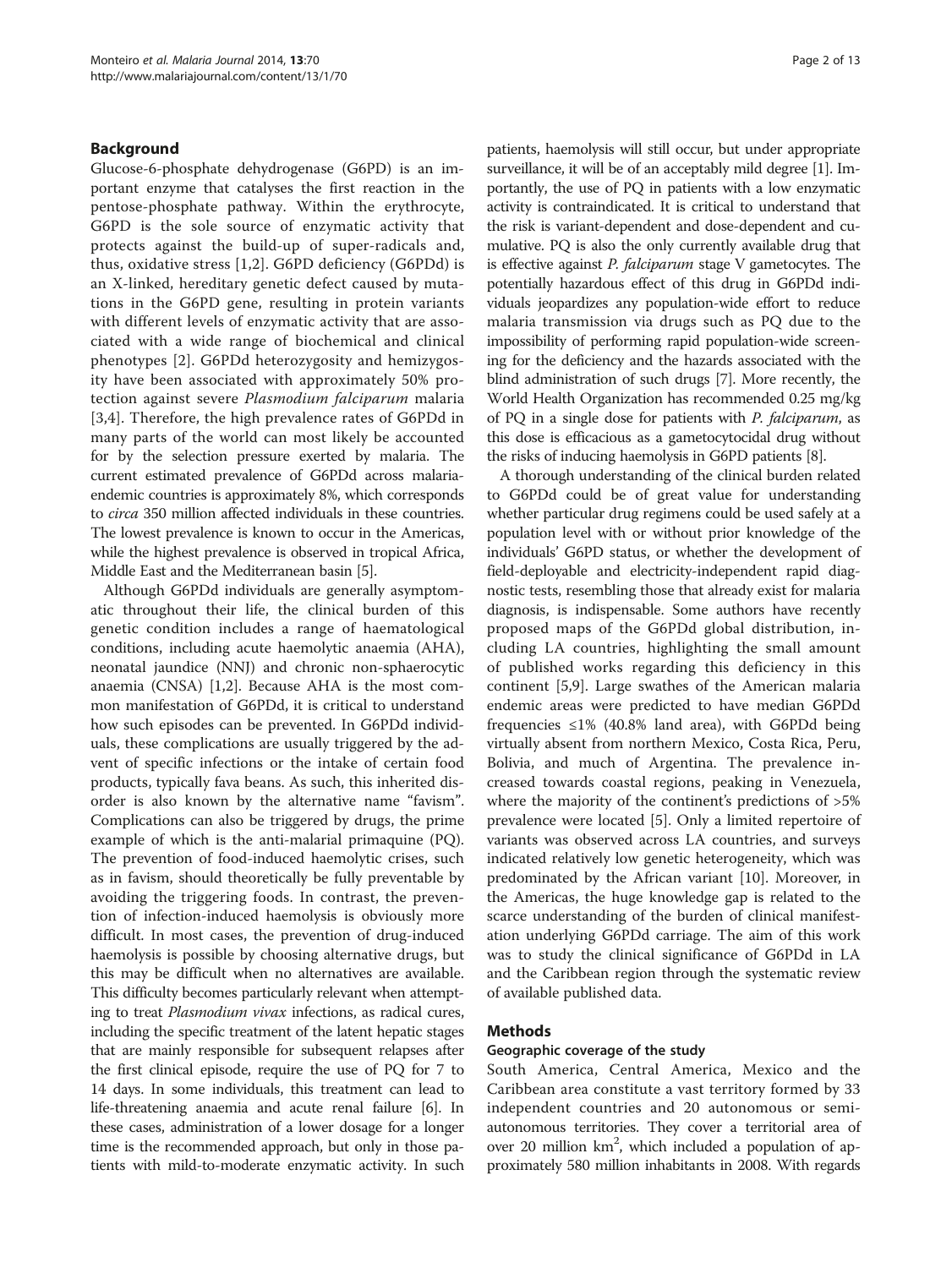to ethnicity, in some countries, mainly Chile, Argentina and Uruguay, white people of European origin predominate. In others, such as Venezuela, Brazil, Paraguay, Nicaragua and Colombia, white immigrants mixed noticeably with the Amerindians. Finally, in some countries, such as Mexico, Guatemala, El Salvador, Honduras, Panama, Peru, Bolivia and Ecuador, the Amerindians still constitute a numerically important portion of the population. Additionally, the continent has received multiple waves of African immigrants, especially to the Caribbean area.

#### Systematic review

Potentially relevant papers in all languages were accessed from Medline and LILACS to review their full texts. A broad free text search using the combination of Medical Subject Heading (MeSH) terms and keywords presented in Table 1 was utilized.

Only original research of all study designs (clinical trials, cohort studies, case–control studies, cross-sectional studies, case series and case reports) was included, as long as any clinical information was present. Additional articles were obtained through citation tracking of reviews, opinion articles and original papers. Studies were eligible for inclusion if they reported clinical information from populations living in LA or Caribbean countries or about migrants from these countries living in countries outside this continent. An individual was considered to have G6PDd if they presented with any positive diagnostic test, such as DNA analysis, enzyme activity assay, NADPH fluorescent spot, brilliant cresyl blue, gel electrophoresis, methylene reduction test or phenazine methosulphate-3-(4,5-dimethylthiazal-2-yl)-2,5-diphenylte trazolim bromide. In this study, clinical information refers to G6PDd manifestations, such as AHA, NNJ and CNSA, as well as G6PDd coexisting with other genetic disorders and association of G6PDd with susceptibility or clinical presentations of metabolic disorders or other infectious diseases than malaria. In this study, a history of jaundice or red cell transfusion after drug therapy was used as a proxy for AHA. To identify relevant papers, the titles, abstracts and the full texts of the studies were examined by two independent reviewers. The data were directly

extracted from the full-length articles to structured table and figures containing all the descriptive variables and relevant outcomes.

# **Results**

The Medline search generated 487 papers, and the LILACS search generated 140 papers. After applying the inclusion criteria to those papers, 100 original papers with any clinical information on G6PDd in LA were retrieved. Additionally, 16 articles were included after reading the references of the 100 articles and reviews/ opinion articles that were obtained from the Medline and LILACS searches (Figure [1\)](#page-3-0). These 116 articles reported data from 18 LA countries.

# Clinical manifestations of G6PDd in LA and Caribbean populations

#### Acute haemolytic anaemia (AHA)

Additional file [1](#page-8-0) and Figure [2](#page-3-0) summarize the AHA findings. Data on AHA were reported from 39 publications, including 34 regarding drug-induced haemolysis, five favism and three infection-induced haemolysis. Some included publications presented two or more clinically relevant G6PDd manifestations. A total of 107 characterized cases of AHA in LA were found. Out of these cases, for 30 (28.0%), it was not possible to identify the triggering cause. Drug-induced haemolysis was responsible for 65 cases (60.7%), with PQ responsible for 47 (43.9%) and other drugs/substances for 18 (16.8%) cases. Nine (8.4%) cases of AHA were due to favism, and three (2.8%) cases were attributed to infection-induced haemolysis.

Figure [2](#page-3-0) shows that the AHA cases were mostly reported in men (105/107; 98.1%). PQ-induced haemolysis, favism and infection-induced haemolysis were reported uniquely in males. Only 2 cases of haemolysis (one triggered by naphthalene poisoning and one by salicylates), were registered in females. Although AHA was observed in all ages, most of the cases were reported in the young population, with the median age ranging from 8 to 17 years for infection-induced haemolysis and PQ-induced haemolysis, respectively. Case fatalities were reported only among PQ-induced haemolysis cases, with a 4.3% rate.

Table 1 Keywords and MESH headings used for literature searches

| <b>Database</b> | Search terms                                                                                                                                                                                                                                                                                                                                                                                                                                                                                                                                                                                                                                                                                                                                                                                                                                                                                |
|-----------------|---------------------------------------------------------------------------------------------------------------------------------------------------------------------------------------------------------------------------------------------------------------------------------------------------------------------------------------------------------------------------------------------------------------------------------------------------------------------------------------------------------------------------------------------------------------------------------------------------------------------------------------------------------------------------------------------------------------------------------------------------------------------------------------------------------------------------------------------------------------------------------------------|
| Medline         | (favism OR glucosephosphate dehydrogenase OR glucosephosphate dehydrogenase deficiency OR G6PD OR g6pd deficiency<br>OR G-6-PD OR q-6-pd deficiency OR glucose-6-phosphate dehydrogenase OR glucose-6-phosphate dehydrogenase deficiency)<br>AND (Antilles OR Latin America OR South America OR Central America OR Caribbean OR Anguilla OR Antigua OR Aruba OR<br>Barbuda OR Argentina OR Bahamas OR Barbados OR Belize OR Bolivia OR Brazil OR Chile OR Colombia OR Costa Rica OR<br>Dominica OR Dominican Republic OR Ecuador OR El Salvador OR Grenada OR Grenadines OR Guadeloupe OR Guatemala OR<br>Guyana OR Haiti OR Honduras OR Jamaica OR Martinique OR Mexico OR Montserrat OR Nevis OR Nicaragua OR Panama OR<br>Paraquay OR Peru OR Puerto Rico OR Saint Kitts OR Saint Lucia OR Saint Vincent OR Suriname OR Surinam OR Trinidad OR<br>Tobago OR Uruguay OR Venezuela) [MeSH] |
| LILACS.         | (favism OR glucosephosphate dehydrogenase OR glucosephosphate dehydrogenase deficiency OR g6pd OR g6pd deficiency<br>OR q-6-pd OR q-6-pd deficiency OR glucose-6-phosphate dehydrogenase OR glucose-6-phosphate dehydrogenase deficiency)                                                                                                                                                                                                                                                                                                                                                                                                                                                                                                                                                                                                                                                   |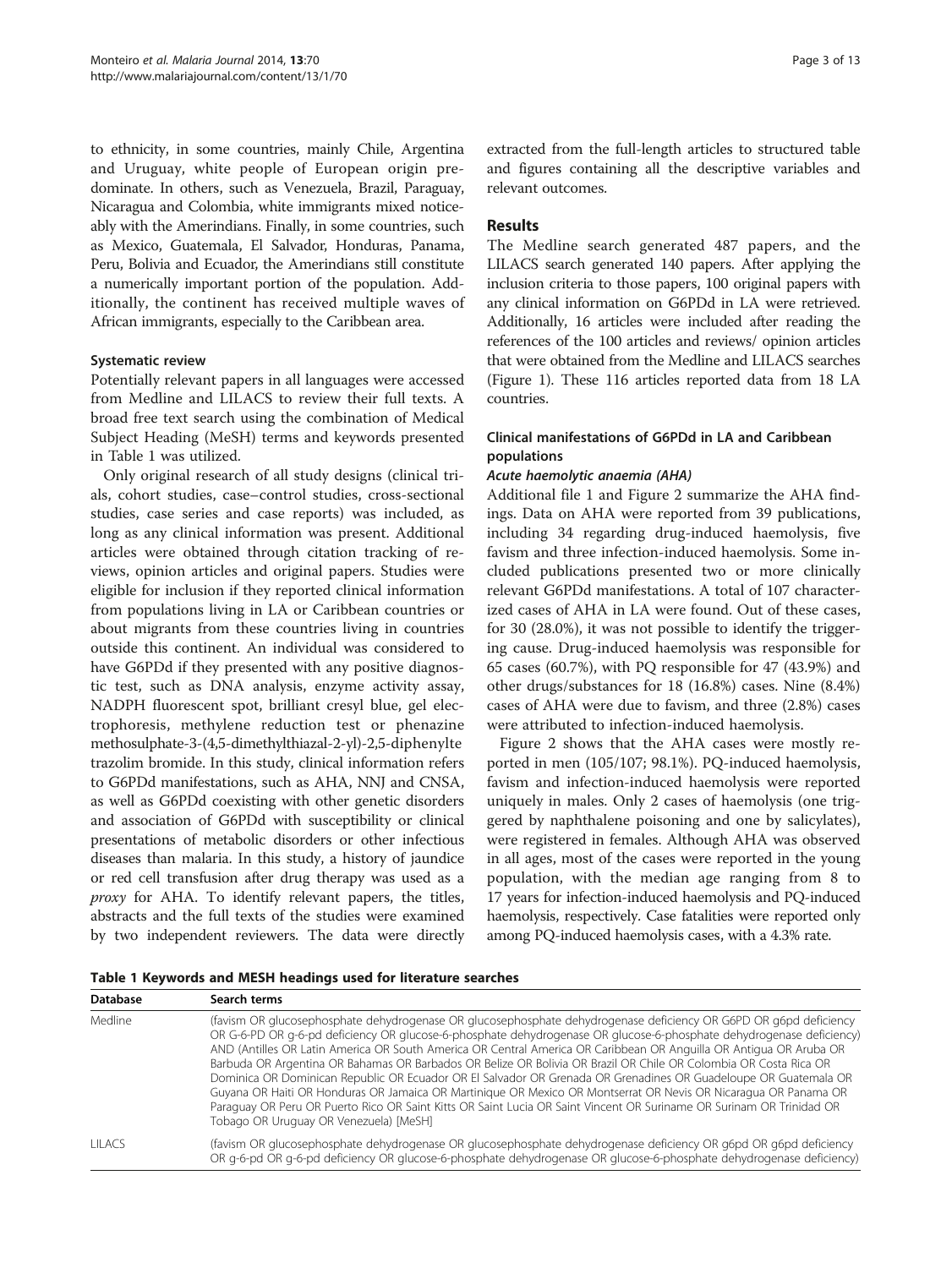<span id="page-3-0"></span>

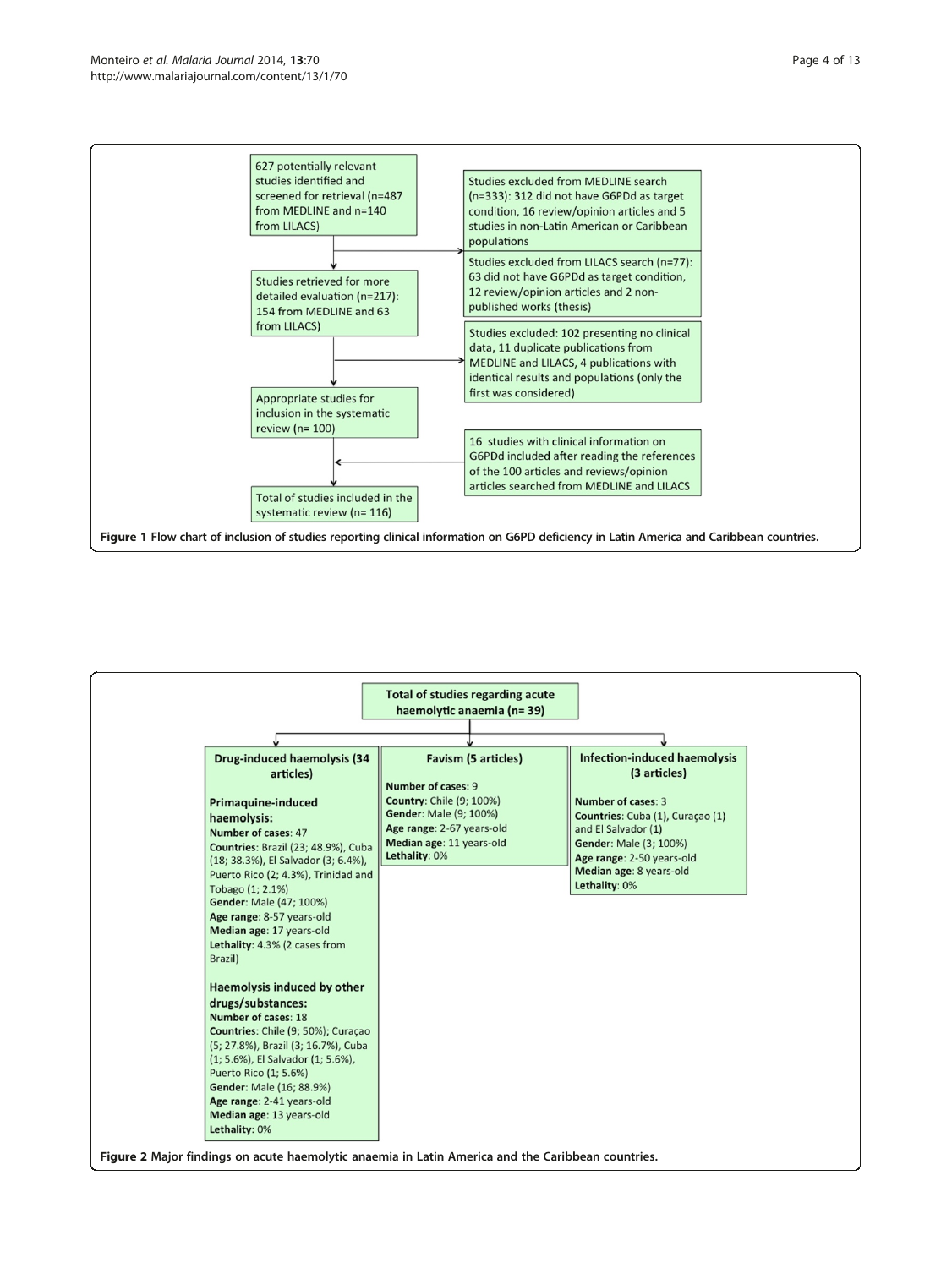Among the 107 cases of AHA, it was possible to identify the ethnicity for only 24 (22.4%) subjects, being 8 (17.0%) presenting PQ-induced haemolysis, 8 with haemolysis induced by other drugs/substances (44.4%), 6 with favism (66.7%) and 2 (66.7%) with infectioninduced haemolysis. PQ-induced haemolysis cases predominated among admixed individuals (7/8; 87.5%). Haemolysis induced by other drugs/substances (6/8; 75%) and infection-induced haemolysis (2/2;100%) predominated among black individuals. Favism was recorded in white individuals only (6/6; 100%).

Figure 3 shows the geographic distribution of the AHA cases in which it was possible to identify the triggering haemolytic cause. The highest number of cases was reported in Brazil (26; 33.8%), followed by Cuba (19 cases; 26.7%) and Chile (18 cases; 23.4%). Primaquineinduced haemolysis was reported in Brazil (23 cases; 48.9%), Cuba (18 cases; 38.3%), El Salvador (three cases; 6.4%), Puerto Rico (two cases; 4.3%), and Trinidad and Tobago (one case; 2.1%).

# Drug-induced haemolysis

Some cross-sectional studies with a recall approach showed an absence of signs of haemolysis among the G6PD deficient population [[11-14](#page-9-0)]. One study showed

that patients who received blood donated by G6PDd individuals did not develop haemolysis, even though some were using drugs that could potentially trigger this complication [[15](#page-9-0)]. Some studies showed a higher frequency of previous history of jaundice in G6PDd in relation to non-G6PDd individuals [\[16\]](#page-9-0), or a higher frequency of G6PDd in patients with history of acute haemolytic crises in comparison with the general population [\[17\]](#page-9-0). However, haemolysis caused by G6PDd was generally mild [\[16,18,19\]](#page-9-0).

Reports of occasional moderate haemolytic anaemia were reported in Brazil [[20\]](#page-9-0), Costa Rica [[21\]](#page-9-0) and Mexico [[18,22,23\]](#page-9-0), with poor clinical descriptions and no identification of the stressor. No complication was reported in patients using the single dose of PQ (0.75 mg/kg) for P. falciparum gametocytes. In Mexico [[24](#page-9-0)], Ecuador [[25](#page-9-0)] and Chile [\[26](#page-9-0)], the frequency of G6PDd in patients with haemolytic anaemia was 30.3, 8.6 and 39.5%, respectively, but the authors did not detail the haemolysistriggering causes for all patients. Haemolytic episodes in G6PD deficient subjects related to naphthalene intoxication, use of salicylates, transfusion of G6PDd blood into recipients with leprosy under sulpha drug therapy and excessive intake of rum or wine were reported in Curaçao [[27](#page-9-0)]. In LA countries, there were reports of drug-induced haemolytic episodes triggered by nalidixic acid [[28](#page-9-0)],

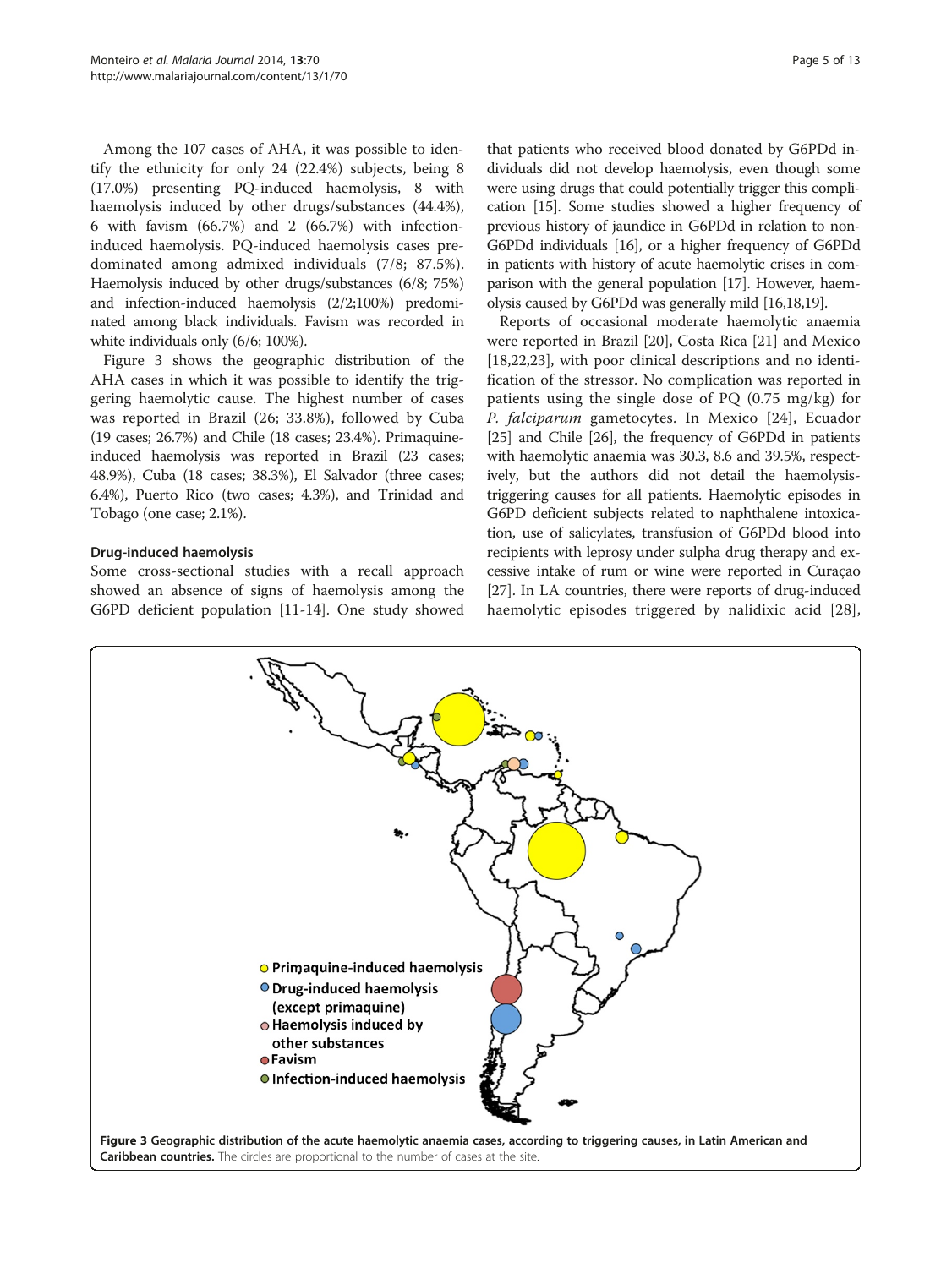chloramphenicol [[26\]](#page-9-0), aspirin [\[26](#page-9-0),[29\]](#page-9-0), sulphadiazine [[26,30,31](#page-9-0)], sulphazoxazole plus nitrofurantoin [\[32\]](#page-10-0) and acetaminosalol [[26](#page-9-0)]. In Brazil, G6PDd did not seem to be associated with a higher risk of haemolysis in patients who were being treated with sulphone [\[33\]](#page-10-0), ketoconazole [[34](#page-10-0)], or who were under spinal anaesthesia with bupivacaine or general intravenous anaesthesia with propofol [\[35](#page-10-0)]. In Saint Lucia, G6PD-deficient children infected with S. mansoni were given a single intramuscular dose of hycanthone, but their subsequent serial haematocrit and reticulocyte counts showed no evidence of haemolysis [\[36](#page-10-0)].

In 1970, three patients from El Salvador who presented with PQ-induced haemolysis were confirmed as G6PD deficient, and one of these patients required an exchange transfusion [[29\]](#page-9-0). Two cases of PQ-induced haemolysis were reported from Puerto Rico [[32\]](#page-10-0). Haemolysis appeared in 87.5% of 16 G6PD-deficient patients from Cuba. This effect occurred mainly on the fifth day of treatment, after the administration of 105 mg of PQ [[37\]](#page-10-0). In Trinidad, the management of two imported cerebral malaria cases was complicated by their G6PDdeficient status, with the occurrence of blackwater fever, cerebral manifestations, renal impairment, hyperglycaemia and thrombocytopaenia [\[38\]](#page-10-0). In Cuba, there were reports of haemolysis in six of eight (87.5%) G6PDd patients treated with PQ, three of whom could not finish the treatment [[39\]](#page-10-0). Treatment discontinuation was also described in cases from Brazil, where three G6PDd patients with vivax malaria in a chloroquine plus PQ regimen presented with AHA [[40\]](#page-10-0). In a similar regimen, 18 G6PD-deficient patients presented with AHA that required red blood cell transfusions and finally developed acute renal failure [[41](#page-10-0)]. In the Brazilian Amazon, G6PDd was associated with a considerably higher risk of malariarelated transfusions likely triggered by the treatment for malarial infection [[42,43](#page-10-0)]. In Manaus, an autopsy series of deceased patients with confirmed P. vivax infection could only attribute the cause of death to PQ-induced haemolysis, demonstrating the lethal potential of this condition [\[44](#page-10-0)].

The use of chloroquine alone did not trigger haemolysis in 8 G6PD-deficient subjects [[45](#page-10-0)].

# Favism

The search identified five publications from Chile that reported a total of nine cases of favism in LA [\[26,](#page-9-0)[46-49](#page-10-0)]. All cases occurred in males, and most were in children. In three cases, blood transfusions were needed, and one individual evolved to acute renal failure. There was no record of case fatalities.

#### Infection-induced haemolysis

In Cuba, recurrent viral and bacterial infections were indicated as possible causes of haemolysis in an 8-year-old boy [[19\]](#page-9-0). In Curaçao, one case of haemolytic anaemia in a G6PD-deficient subject was related to a febrile nondefined viral infection [\[27\]](#page-9-0). In El Salvador, one episode of haemolysis was reported in a patient with an infection without defined aetiology, but the stressor was not characterized because the subject was taking aspirin [[29](#page-9-0)]. A clear aetiological trigger could not be confirmed in any of these cases.

# Neonatal jaundice (NNJ)

Neonatal jaundice was reported in 30 original articles. The frequency of NNJ in G6PD-deficient new-borns ranged from 38.5 to 100% [\[50-56](#page-10-0)]. However, excluding other causes, the aetiology of jaundice was attributed to G6PDd in 5 [[57](#page-10-0)] to 15% [[58\]](#page-10-0) of the new-borns. On the other hand, G6PDd was detected in 3.4% of male new-borns with NNJ in the absence of foetal-maternal incompatibility in Costa Rica [[59](#page-10-0)] and in 69.6% of a group of neonates who had unexplained moderate to severe jaundice [[60](#page-10-0)]. Four studies reported no severe complications in G6PD-deficient new-borns with NNJ [\[53,54,56](#page-10-0),[59\]](#page-10-0), while three works described the need for exchange transfusions [[50,51,55](#page-10-0)], three described the occurrence of kernicterus [[51,60,61](#page-10-0)], and two described fatal outcomes [[29](#page-9-0)[,60\]](#page-10-0).

Some cross-sectional studies have demonstrated that NNJ cannot be solely attributed to G6PDd [[62\]](#page-10-0) or a lack of association between G6PDd and NNJ [[24,](#page-9-0)[63-67](#page-10-0)]. In Trinidad, a similarity between the frequencies of enzyme defects in normal children and those with cerebral palsy suggested that neonatal jaundice associated with G6PDd may be a factor of little significance in the development of kernicterus and subsequent cerebral palsy, even in a community with a high prevalence of this enzyme deficiency [[68](#page-10-0)]. In a prospective study from Brazil, G6PDd did not appear as a risk factor for moderate hyperbilirubinaemia [[69\]](#page-10-0), and in a case–control study in the same country, G6PDd was not found to be related to severe hyperbilirubinaemia [\[70\]](#page-10-0). Other reports have found contradictory results about the relationship between G6PDd and NNJ in LA, suggesting that there was a positive association between G6PDd and NNJ [\[71](#page-10-0)[-77\]](#page-11-0). In a work from Mexico, the prevalence of NNJ was only linked to G6PDd in male babies [[52](#page-10-0)].

# Chronic non-sphaerocytic anaemia (CNSA)

Data concerning the association between G6PDd and anaemia, including chronic non-sphaerocytic anaemia, were presented in 18 articles. Only 8 defined cases of CNSA were recorded from Latin America, with 2 from Brazil [\[78,79\]](#page-11-0), 2 from Chile [[80\]](#page-11-0) and 1 each from Cuba [[81\]](#page-11-0), Costa Rica [\[82](#page-11-0)], Mexico [[24\]](#page-9-0) and Puerto Rico [\[32](#page-10-0)]. However, in general, these publications had poor clinical descriptions, as they were primarily aimed at characterising the enzyme. Of these cases, those from Chile had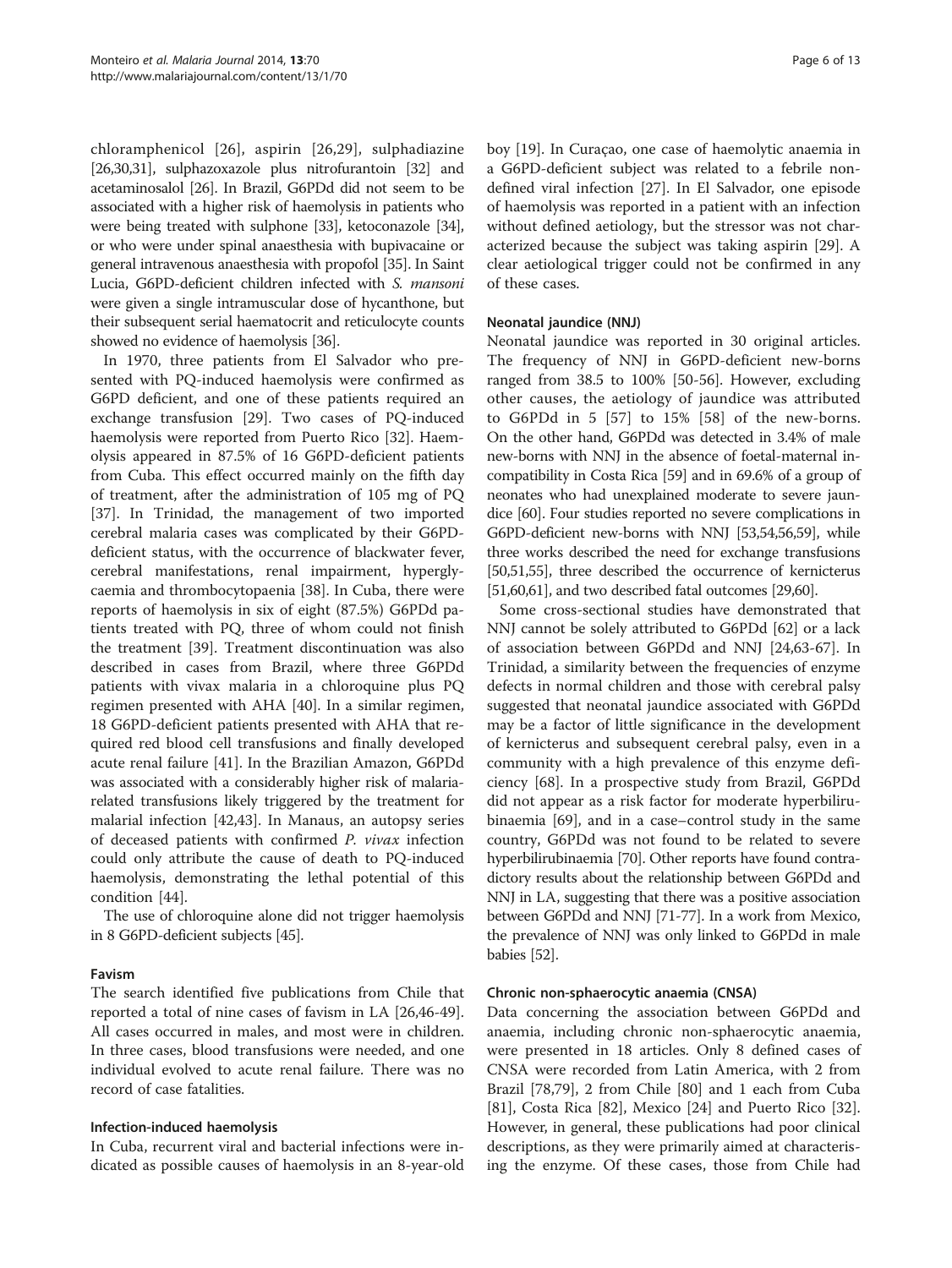more detailed clinical data and highlighted persistent anaemia with the need for blood transfusions, reticulocytosis, jaundice and splenomegaly [[80](#page-11-0)]. Cholelithiasis is a complication that can follow CNSA, but in Brazil, there was no association between the need for cholecystectomy and G6PDd [[83\]](#page-11-0). In a study from Brazil [[84](#page-11-0)] and in another from Colombia [\[85](#page-11-0)], G6PD-deficient subjects showed a lower level of haemoglobin than the normal individuals.

Most of the published reports describing haematological parameters in LA, which covered several distinct geographical areas, showed similar haematimetric indexes in G6PDd individuals and non-deficient ones [\[86-92\]](#page-11-0). In Brazil, a low incidence of anaemia conferred no important haematological changes in individuals in which G6PDd was found [\[93](#page-11-0)].

# Coexistence of G6PDd with other genetic disorders

The coexistence of G6PDd with other genetic disorders was reported in 14 articles. In Argentina, betathalassemia was detected in 4.8% of the G6PD-deficient subjects [\[94\]](#page-11-0), and the concurrence of haemoglobin S and congenital sphaerocytosis with G6PDd was detected in 4 and 2% of the subjects, respectively [[50](#page-10-0)]. In Brazil, haemoglobin S was detected in 11.1% of the G6PD-deficient individuals [\[95](#page-11-0)]. In Costa Rica, the frequency of G6PDd among male HbAS carriers ranged from 2.3 [[96](#page-11-0)] to 15% [[97](#page-11-0)]. However, controlled studies have shown that G6PDd is independent from the occurrence of abnormal haemoglobin [\[27,](#page-9-0)[98](#page-11-0)-[100](#page-11-0)], HbS or HbC [\[101\]](#page-11-0) sickle cell trait [[102](#page-11-0)] and sickle cell disease [\[103](#page-11-0)]. In Jamaica, difference in G6PD status did not affect the total haemoglobin concentration, reticulocyte count, unconjugated serum bilirubin, Hb F concentration, plasma haemoglobin concentration and frequencies of clinical severity and of leg ulceration in patients with sickle cell disease [[104](#page-11-0)]. In Brazil, G6PDd was absent in nine children with clinical diagnosis of glycogenoses [[105](#page-11-0)].

# G6PDd and malaria susceptibility

An association between G6PDd and malaria susceptibility was reported in 8 articles. In a traditionally malariaendemic area of South-eastern Brazil, the frequency of G6PDd and average G6PD activity was similar between the groups with and without a history of malaria [\[106](#page-11-0)]. Plasmodium falciparum infections were recorded at the same proportion in G6PDd and normal individuals in the Southern Brazilian Amazon [[107\]](#page-11-0). In Brazil, an absence of association between G6PD phenotypes and the number of previous episodes of malaria in men was reported [[108](#page-11-0)]. However, in Ecuador, G6PDd prevalence was higher in provinces that were non-endemic for malaria, compared to endemic provinces, suggesting an ecological association between G6PDd and some degree

of protection against P. falciparum [\[109](#page-11-0)]. Colombian individuals with a complete G6PD deficiency had a lower density of *P. falciparum* parasitaemia than persons without this condition [\[110](#page-11-0)]. In Colombia, the mean G6PD activity was lower, and G6PDd was more prevalent among men without P. vivax malaria than in those presenting with the disease [[111](#page-11-0)]. In the Brazilian Amazon, where P. vivax predominates, G6PDd individuals were less likely to report the occurrence of malaria episodes after adjusting for age [\[42,43\]](#page-10-0). In the same area, the protective effect was related to the enzymatic activity, with carriers of the African variant presenting an 88% reduction and carriers of the Mediterranean variant presenting a 99% lower risk compared to non-deficient individuals [[43](#page-10-0)].

# G6PDd and metabolic disorders

The presence of metabolic disorders in G6PDd patients was investigated in three articles. Significantly lower insulin levels were observed for G6PDd Brazilian men compared to the controls in both the intravenous and oral tolerance tests [\[112\]](#page-11-0). In Mexico, two diabetic G6PDd individuals did not show cataracts, whereas cataracts were identified in six other diabetic patients [[113](#page-11-0)]. In Brazil, the mean cortisol levels observed in the first hour after ACTH stimulation in the G6PDdeficient patients were significantly lower than in the control group [\[114](#page-11-0)].

# Other findings

Other findings were mentioned in 10 original articles. A significant increase in methaemoglobinaemia was observed following oral therapy with PQ in patients with P. vivax presenting G6PDd [\[115,116](#page-11-0)]. Additionally, in Colombia, an association between haemolysis and physical exercise was observed in individuals with reduced G6PD activity [\[117\]](#page-11-0). In Brazil, G6PDd was suggested to contribute to haemolysis in patients with the viscerocutaneous form of loxoscelism, a condition produced by the bite of the recluse spiders of genus Loxosceles [\[118](#page-11-0)]. In Brazil, there have been reports of recurrent infections in children diagnosed with G6PDd [\[119,](#page-11-0)[120](#page-12-0)]. In contrast, increased rates of urinary tract infections and neonatal jaundice were not substantiated among pregnant women from Puerto Rico, Dominican Republic, Mexico and other Caribbean areas living in the United States. However, the same authors reported increased rates of abortions, lowbirth-weight infants and puerperal drops in red cell volumes in this population [[64](#page-10-0)]. Transfusions of G6PDd blood that has been typed as the African variant seems to be safe, as a study carried out in Brazil had no reports of major haemolysis in recipients [\[121\]](#page-12-0). In Brazil, there was a lack of association between G6PDd and *S. mansoni* [\[122](#page-12-0)] and leprosy susceptibility [\[123\]](#page-12-0).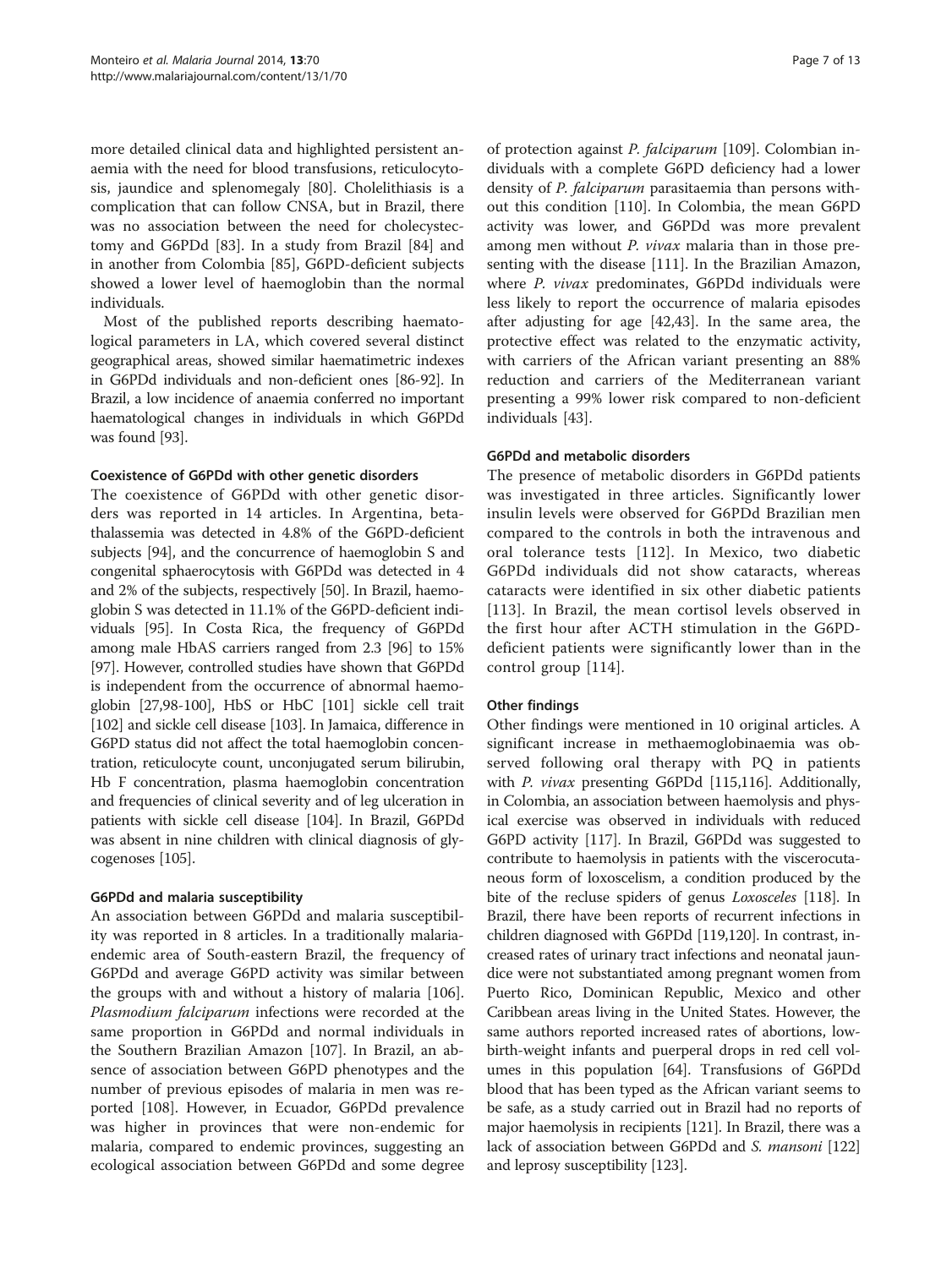#### **Discussion**

Mapping studies have demonstrated that P. vivax is more widely distributed than P. falciparum and that this species is a potential cause of morbidity and mortality amongst the 2.85 billion people living at risk of infection, most of whom live in Central and South East Asia and LA [[124](#page-12-0)]. In LA and the Caribbean, most of the countries remain endemic for malaria. Only Chile, Uruguay, Cuba, Bahamas, Jamaica and other small countries in the Caribbean are now considered malaria-free. Mexico, Haiti, Costa Rica, El Salvador, Panama, Argentina and Paraguay are classified as 'malaria-eliminating' countries. The others are still in phases of control [\[125\]](#page-12-0). The predominance of vivax malaria in these countries is especially relevant because the radical cure of P. vivax infections requires the use of PQ, which can lead to acute intravascular haemolysis in G6PDd individuals, resulting in severe anaemia and acute renal failure [\[6](#page-9-0)]. The public health consequences of this condition deserve special attention due to the impossibility of using PQ in regions where there is a high prevalence of this deficiency, further hampering transmission control efforts for this parasite species [[7](#page-9-0)]. Despite the clinical and epidemiological significance of the interaction between G6PDd and malaria, the extent of its clinical consequences has not been properly measured in LA populations. In countries such as Brazil, where PQ is systematically prescribed at a dose of 0.5 mg/kg/day for 7 days with chloroquine to all patients with microscopic confirmation of vivax malaria, the cumulative risk of adverse events in G6PDd patients could be even more relevant.

The most commonly reported clinical manifestations reported from LA countries were those related to AHA, namely drug-induced haemolysis. In patients with haemolytic anaemia, the reported frequency of G6PDd could be higher than 30% [[24,26,](#page-9-0)[126](#page-12-0)]. Favism and infection-induced haemolysis appear to play only a minor public health role in this continent. In general, in population-based studies carried out in regions where malaria is not endemic, individuals did not show a great risk of developing G6PDdrelated haemolysis in their lifetimes [[11-14,16](#page-9-0),[18,19](#page-9-0)], despite the establishment of an association between jaundice or history of haemolysis with G6PDd by some authors [[16,17\]](#page-9-0). Another important finding in this context is the difficulty in linking G6PDd-related haemolysis with a specific stressor drug [[20,22,23,25,26](#page-9-0)[,126,127\]](#page-12-0). As reported, only a few sporadic haemolytic episodes were triggered by nalidixic acid, chloramphenicol, aspirin, salicylates, sulfadiazine, sulphazoxazole and nitrofurantoin and by naphthalene poisoning. These drugs or their metabolites are already known to be haemolysis triggers, most likely due to the production of free radicals, which in turn oxidize glutathione (GSH) and eventually lead to cell damage [[128](#page-12-0)].

Most of the published works regarding drug-induced haemolysis in LA referred to haemolytic crises in patients diagnosed with P. vivax malaria during the course of the treatment with PQ. Reports of the need for red cell transfusions were common in these cases. In this continent, complications such as severe anaemia and renal failure also seem to be common and are of public health concern. Likewise, lethality was reported in the Brazilian Amazon, highlighting the impact on the local public health systems. Most strikingly, the results of two studies showed that the frequency of haemolysis in G6PDd patients was almost 90% [[37,39\]](#page-10-0). Specifically, the most feared complication of PQ administration is the precipitation of haemolysis in G6PDd individuals. Other major PQ side effects that were identified in this review included methaemoglobinaemia, which again, mostly occurred among G6PDd patients. In this context, discontinuation of PQ treatment was observed in some countries, strongly suggesting that G6PDd in LA is hampering the transmission control efforts for P. vivax.

American countries contribute to 4.5% of the G6PDd male population from malaria endemic countries, corresponding to an estimated 10 million males, according to population data from 2010 [[5](#page-9-0)]. Based on this estimation of G6PDd males living at risk of vivax malaria and consequently, of PQ-induced haemolysis, the number of AHA cases most likely is deeply underestimated, considering the literature data presented here. Firstly, this bias is likely related to a failure to recognize or properly diagnose AHA episodes among the malaria-affected population. In LA, malaria diagnosis and treatment are mostly made by technicians and only a few cases, especially complicated cases, are referred to tertiary-care centres. Accordingly, there is a lack of systematic diagnosis and surveillance of PQinduced haemolysis in these countries, possibly leading to a significant proportion of under diagnosed cases. Secondarily, this lack of attention could lead to publication bias, as not many research groups are working in units linked to the tertiary health services located in malaria endemic areas. Therefore, published studies may not be truly representative of all of the information about G6PDd in LA, thus introducing a limitation to this systematic review.

This review points to the need for systematic testing of G6PDd in LA malaria endemic countries. Only with this result would it be possible to appropriately guide treatment, adjusting the PQ dosage or even contraindicating the drug, depending on the enzymatic activity of G6PD. The exposed population is extremely large in many endemic areas, and testing for G6PD status in all individuals would be a costly exercise, the cost-effectiveness of which remains to be evaluated. Furthermore, only a small number of investigations estimating G6PDd prevalence and the relative frequencies of the different genetic variants were carried out in LA malaria-endemic areas. Studies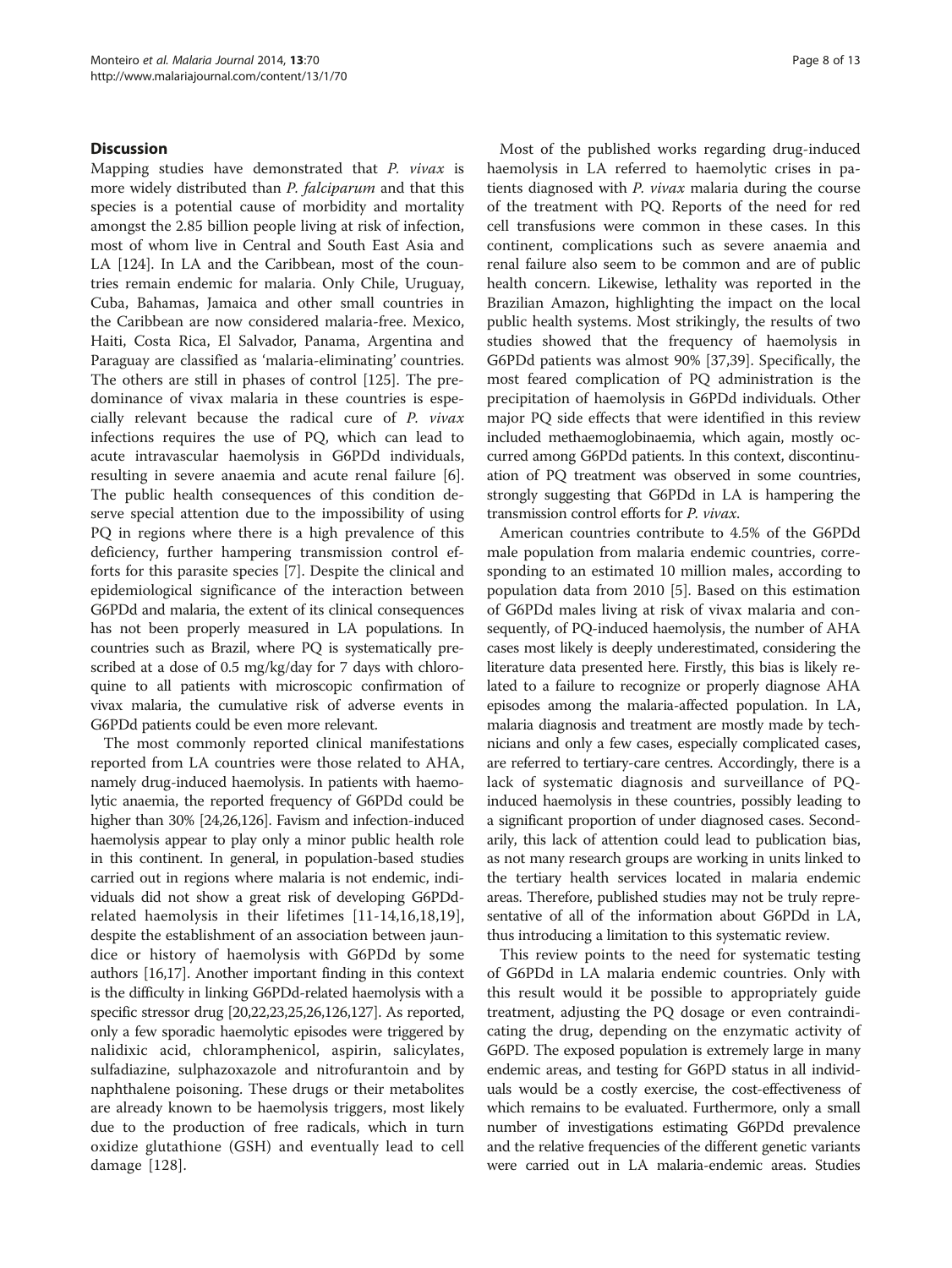<span id="page-8-0"></span>developed in the Brazilian Amazon found an estimated prevalence of 4%, with the African and Mediterranean variants predominating [\[43\]](#page-10-0). This review found that in publications from LA, PQ-induced haemolysis was only reported among males. This observation is in agreement with previous reports that clinically relevant G6PDd is much more common in males than in females because of the genetic nature of this condition. This result is of great significance for public health programmes because hemizygous females carrying G6PDd variants seem to be at reduced risk of PQ-induced haemolysis. The distinctive regional-specific character of the G6PDd clinical picture may help in the development of more targeted diagnostic approaches and PQ therapeutic strategies. In this regard, only testing the male population for G6PDd may be a more efficient and cheaper measure for minimising the risk of clinically relevant haemolysis after PQ administration in LA malaria-endemic areas.

A sound analysis on the role of the ethnicity in the geospatial distribution of G6PDd-related events was greatly impaired by the lack of information on ethnicity background for research subjects. It is known that global prevalence of G6PDd, and probably of its clinical manifestations, is geographically correlated with areas inhabited by populations historically exposed to endemic malaria, including Africa, Middle East, Mediterranean Europe and South-East Asia [\[5](#page-9-0)]. In this work, PQ-induced haemolysis predominated among admixed individuals, reflecting probably the ethnic composition of population living in P. vivax malaria endemic areas, and consequently the areas where PQ is prescribed, namely the Amazon. Favism was recorded in white individuals, in agreement with the literature that points that this is a condition typical of males of Mediterranean descent.

As previously demonstrated, the combination of G6PDd with the sickle cell trait was no more frequent than that expected by chance [[129\]](#page-12-0). Several studies have shown that there are no significant differences in a variety of clinical and haematologic parameters between two otherwise comparable groups of patients with sickle cell anaemia, those with and without G6PD deficiency [[130,131](#page-12-0)]. However, it must be borne in mind that acute intravascular haemolysis superimposed with chronic severe extravascular haemolysis is an added risk within this association. The combination of G6PDd with the βthalassaemia trait has been found to cause a significant increase in mean corpuscular volume [\[132\]](#page-12-0), although it remains below the normal range.

In LA, there are results suggesting that G6PDd prevalence could be a marker of the selective pressure exerted by malaria. The geographic distribution of G6PDd suggests that some polymorphisms confer resistance to falciparum malaria [\[5](#page-9-0)]. This phenomenon has been investigated mainly for the African variant, which has been shown to

confer protection against lethal falciparum malaria [\[4](#page-9-0)]. In P. falciparum infections, it has been demonstrated that the shorter half-life and rapid clearance of red cells of G6PDd individuals make them less susceptible to malarial attacks from these parasites [[133](#page-12-0)], and it is likely that a similar pathophysiological mechanism could occur in P. vivax-infected cells. However, there is a need to further explore and comprehend the mechanisms by which individuals with G6PDd are rendered less susceptible to infection. P. vivax preferentially invades reticulocytes, but P. falciparum can invade erythrocytes of all ages. This erythrocyte invasion is a significant phenomenon because G6PD activity is markedly reduced in older erythrocytes. Thus, red cells infected with P. vivax are most likely less vulnerable to the oxidant stress produced by the parasite. The precise mechanism by which G6PDd promotes reduced susceptibility to vivax malaria remains to be established.

# Concluding remarks

Currently, the only drug available for the elimination of P. vivax hypnozoites is PQ. Tafenoquine is another drug of the same group that is being evaluated in clinical trials [[134\]](#page-12-0). This unique therapeutic class of drugs is extremely useful in the control and eventually, in the elimination of malaria. However, in the absence of a rapid diagnostic test to detect G6PDd, the potential for toxicity in individuals with this condition limits the safe and effective use of such drugs because of the hazardous and even life-threatening side effects. Indeed, this work shows that haemolysis in patients using PQ is not infrequent and contributes to the morbidity of infection caused by P. vivax in LA, thus representing the major clinical complication of G6PDd in this continent. PQ-induced haemolysis was only reported in males, thus indicating that testing only this population for G6PDd may be a more efficient and cheaper measure for minimising the risk of clinically relevant haemolysis after PQ administration in LA malaria endemic areas.

It is likely that the real impact of G6PDd in terms of malaria-related complications has been heavily underestimated, and further research should be devoted to clarifying the real burden that these complications impose on the health systems. Finally, this study highlights the need to improve current strategies for diagnosing and managing G6PDd in malaria field conditions. Malaria control programmes in LA need to take this condition into serious account in their national guidelines if measures such as massive PQ administration are considered as part of regional malaria elimination agendas.

# Additional file

[Additional file 1:](http://www.biomedcentral.com/content/supplementary/1475-2875-13-70-S1.docx) Summary of the findings organized by the type of stressor triggering haemolysis in G6PDd patients.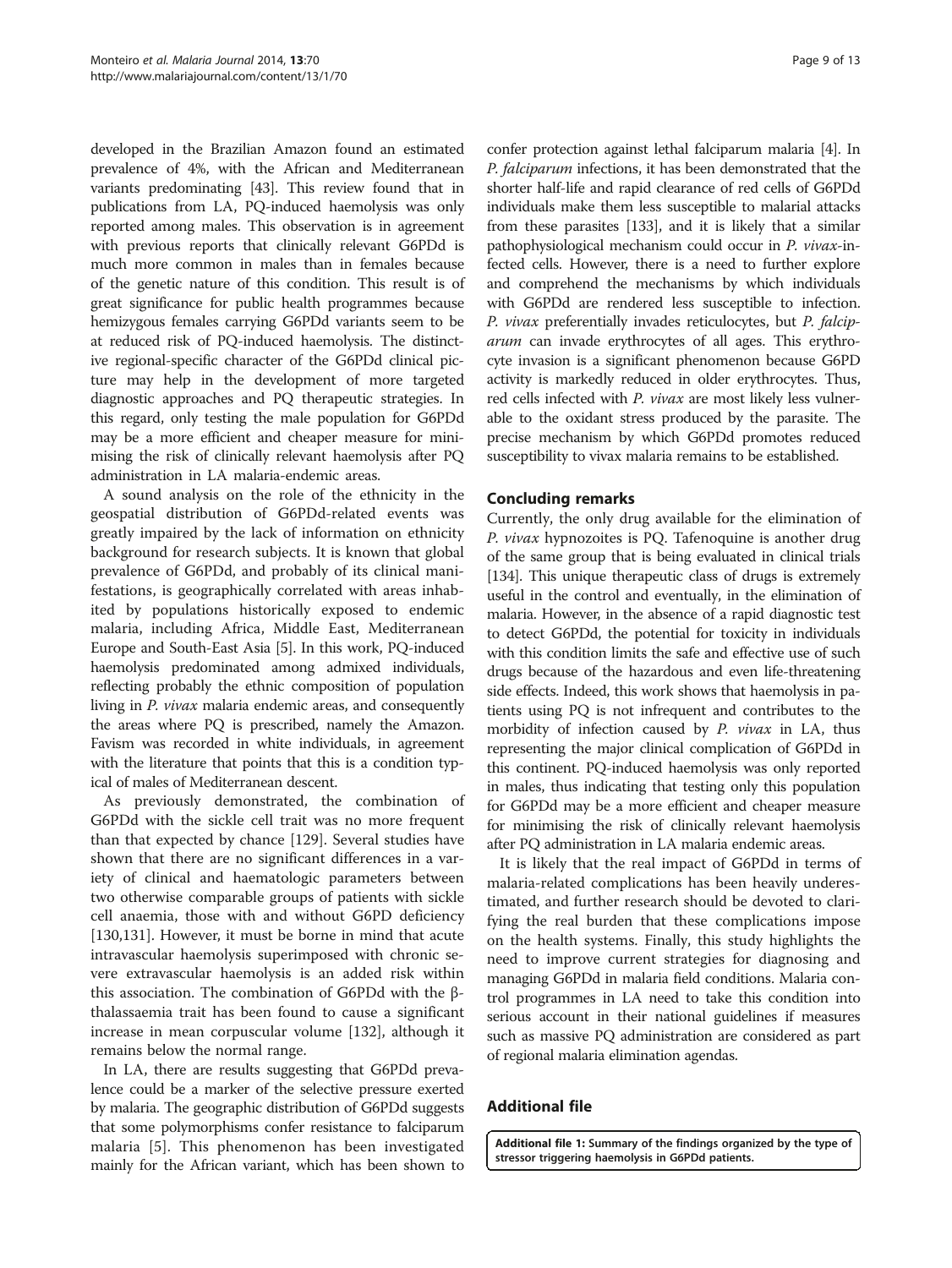#### <span id="page-9-0"></span>Abbreviations

AHA: Acute haemolytic anaemia; CHSA: Chronic non-sphaerocytic anaemia; G6PD: Glucose-6-phosphate dehydrogenase; G6PDd: Glucose-6-phosphate dehydrogenase deficiency; LA: Latin America; NNJ: Neonatal jaundice; PQ: Primaquine.

#### Competing interests

MVGL was one of the principal investigators of the multicentre tafenoquine phase II trial, which is funded by GSK. The other authors declare that they have no competing interests.

#### Authors' contributions

WMM and MVGL conceived and designed the study. WMM and GPF performed a systematic review of the primary literature. WMM, GPF, ALMQ and GCM drafted the manuscript. MB, MRFO, HP, GASR. QB and MVGL directed the organisation and edited the manuscript. All authors read and approved the final version of the manuscript.

#### Acknowledgements

This study was supported by the Brazilian Council for Scientific and Technological Development (CNPq) (PRONEX Malaria; grant number 575788/2008-9) and the Amazonas Research Support Foundation (FAPEAM) (HEMOVIVAX; grant numbers 1027/2011 and 3140/2012). GASR received a visiting fellowship from the Strategic Program for Science, Technology & Innovation of FAPEAM (PECTI-SAÚDE). MVGL is a level 1 fellowship from the National Council for Scientific and Technological Development (CNPq). QB has a fellowship from the program Miguel Servet of the ISCIII (grant number: CP11/00269).

#### Author details

1 Fundação de Medicina Tropical Dr. Heitor Vieira Dourado (FMT-HVD), Av. Pedro Teixeira, 25, Dom Pedro, Manaus, AM 69040-000, Brazil. <sup>2</sup>Escola Superior de Ciências da Saúde, Universidade do Estado do Amazonas (ESA-UEA), Manaus, AM, Brazil. <sup>3</sup>Faculdade de Medicina, Universidade de Brasília (UnB), Brasília, DF, Brazil. <sup>4</sup>National Institute for Science and Technology for Health Technology Assessment (IATS/CNPq), Porto Alegre, RS, Brazil. <sup>5</sup>Barcelona Centre for International Health Research (CRESIB, Hospital Clínic-Universitat de Barcelona), Barcelona, Spain.

#### Received: 14 October 2013 Accepted: 20 February 2014 Published: 25 February 2014

#### References

- 1. Luzzatto L: Glucose 6-phosphate dehydrogenase deficiency: from genotype to phenotype. Haematologica 2006, 91:1303–1306.
- 2. Cappellini MD, Fiorelli G: Glucose-6-phosphate dehydrogenase deficiency. Lancet 2008, 371:64–74.
- 3. Ruwende C, Khoo SC, Snow RW, Yates SN, Kwiatkowski D, Gupta S, Warn P, Allsopp CE, Gilbert SC, Peschu N: Natural selection of hemi- and heterozygotes for G6PD deficiency in Africa by resistance to severe malaria. Nature 1995, 376:246–249.
- 4. Guindo A, Fairhurst RM, Doumbo OK, Wellems TE, Diallo DA: X-linked G6PD deficiency protects hemizygous males but not heterozygous females against severe malaria. PLoS Med 2007, 4:e66.
- 5. Howes RE, Piel FB, Patil AP, Nyangiri OA, Gething PW, Dewi M, Hogg MM, Battle KE, Padilla CD, Baird JK, Hay SI: G6PD deficiency prevalence and estimates of affected populations in malaria endemic countries: a geostatistical model-based map. PLoS Med 2012, 9:e1001339.
- 6. Beutler E, Duparc S: Glucose-6-phosphate dehydrogenase deficiency and antimalarial drug development. Am J Trop Med Hyg 2007, 77:779–789.
- 7. White NJ: The role of anti-malarial drugs in eliminating malaria. Malar J 2008, 7:S8.
- 8. World Health Organization: The Safety and Effectiveness of Single Dose Primaquine as a P. Falciparum Gametocytocide. Geneva: World Health Organization; 2012.
- Nkhoma ET, Poole C, Vannappagari V, Hall SA, Beutler E: The global prevalence of glucose-6-phosphate dehydrogenase deficiency: a systematic review and meta-analysis. Blood Cells Mol Dis 2009, 42:267–278.
- 10. Howes RE, Dewi M, Piel FB, Monteiro WM, Battle KE, Messina JP, Sakuntabhai A, Satyagraha AW, Williams TN, Baird JK: Spatial patterns of

G6PD deficiency variants across malaria endemic regions. Malar J 2013, 12:418.

- 11. Ruiz W, Ulloa V, Bailón O: [Prevalence of glucose 6-phosphate dehydrogenase deficiency in the blood of voluntary givers at Cayetano Heredia and Arzobispo Loayza nationals hospitals Lima-Perú](in Spanish). Rev Méd Hered 1997, 8:11–18.
- 12. Barretto OCO: [Erythrocyte glucose-6-phosphate dehydrogenase deficiency in Sao Paulo, Brazil](in Portuguese). Rev Bras Pesq Med Biol 1970, 3:61–65.
- 13. Sena LLA, Ramalho AS: [Clinical evaluation of glucose 6 phosphate dehydrogenase (G-6-PD) deficiency in a Brazilian population] (in Portuguese). Rev Bras Genét 1985, 8:89–96.
- 14. Sena LL, Ramalho AS, Barreto OC, de Lima FA: [Glucosephosphate dehydrogenase deficiency: data on prevalence and morbidity in the region of Natal, RN] (in Portuguese). AMB Rev Assoc Med Bras 1986, 32:17–20.
- 15. Kühn VL, Lisbôa V, de Cerqueira LP: [Glucose-6-phosphate dehydrogenase deficiency in blood donors in a general hospital of Salvador, Bahia, Brazil] (in Portuguese). Rev Paul Med 1983, 101:175-177.
- 16. Azevêdo WC, Silva ML, Grassi MC, Azevêdo ES: [Glucose-6-phosphate dehydrogenase deficiency in a general hospital of Salvador, Bahia, Brazil] (in Portuguese). Rev Bras Pesq Med Biol 1978, 11:49–52.
- 17. Castro SM, Weber R, Matte Ú, Giugliani R: Molecular characterization of glucose-6-phosphate dehydrogenase deficiency in patients from the southern Brazilian city of Porto Alegre, RS. Genet Mol Biol 2007,  $30.10 - 13$
- 18. Lisker R, Pérez-Briceño R, Beutler E: A new glucose-6-phosphate dehydrogenase variant, Gd(−) Tepic, characterized by moderate enzyme deficiency and mild episodes of hemolytic anemia. Hum Genet 1985, 69:19–21.
- 19. Gutierrez A, Garcia M, Estrada M, Quintero I, Gonzalez R: Glucose-6phosphate dehydrogenase (G6PD) Guantanamo and G6PD Caujeri: two new glucose-6-phosphate dehydrogenase-deficient variants found in Cuba. Biochem Genet 1987, 25:231–238.
- 20. Weimer TA, Schuler L, Beutler E, Salzano FM: Gd (+) Laguna, a new rare glucose-6-phosphate dehydrogenase variant from Brazil. Hum Genet 1984, 65:402–404.
- 21. Saenz GF, Chaves M, Berrantes A, Elizondo J, Montero AG, Yoshida A: A glucose-6-phosphate dehydrogenase variant, Gd(−) Santamaria found in Costa Rica. Acta Haematol 1984, 72:37–40.
- 22. Lisker R, Briceno RP, Agrilar L, Yoshida A: A variant glucose-6-phosphate dehydrogenase Gd(−) Chiapas associated with moderate enzyme deficiency and occasional hemolytic anemia. Hum Genet 1978, 43:81-84.
- 23. Lisker R, Pérez-Briceño R, Ravé V, Yoshida A: [Federal District glucose-6phosphate dehydrogenase Gd(−). A new variant associated with moderate enzyme deficiency and occasional hemolytic anemia] (in Portuguese). Rev Invest Clin 1981, 33:209–211.
- 24. Vaca G, Ibarra B, Hernandez A, Velazquez AL, Gonzalez-Quiroga G, Romero F, Medina C, Zuniga P, Martinez G, Alvarez-Arratia MC: Screening for inborn errors of the erythrocyte metabolism in Northwestern Mexico. Acta Anthropogenet 1982, 6:255–264.
- 25. Aroca R, Tomalá C, Medrano A, Holguín E: [Most frequently causes of hemolytic anemia in children younger than 14 years. Roberto Gilbert Hospital of Guayaquil](in Spanish). Medicina 2005, 10:267–270.
- 26. Guzman C, Etcheverry R, Puga F, Regonesi C, Murabda M, Duran N, Munoz E: [Hemolytic anemia caused by enzymatic defect (glucose-6-phosphate dehydrogenase deficiency). Research in Chilean populations: Mapuche, Pascuense and Alacalufe](in Spanish). Rev Med Chil 1964, 92:592–600.
- 27. Van der Sar A, Schouten H, Boudier AM: Glucose-6-phosphate dehydrogenase deficiency in red cells. Incidence in the Curaçao population, its clinical and genetic aspects. Enzymologia 1964, 27:289–310.
- 28. Pérez Vargas L, Salas González C: Haemolytic anaemia after nalidixic acid. Lancet 1967, 2:97–98.
- 29. Bloch M, Sancho G, Rivera H: Characteristics of GPD deficiency in El Salvador. Sangre (Barc) 1970, 15:163–169.
- 30. Barretto OC: [New variant of erythrocyte glucose-6-phosphate dehydrogenase: Gd Sao Paulo](in Portuguese). Rev Hosp Clin 1983, 38:247–248.
- 31. Nunes AA: Patient with toxoplasmosis and glucose-6-phosphate dehydrogenase deficiency: a case report. Cases J 2009, 2:8826.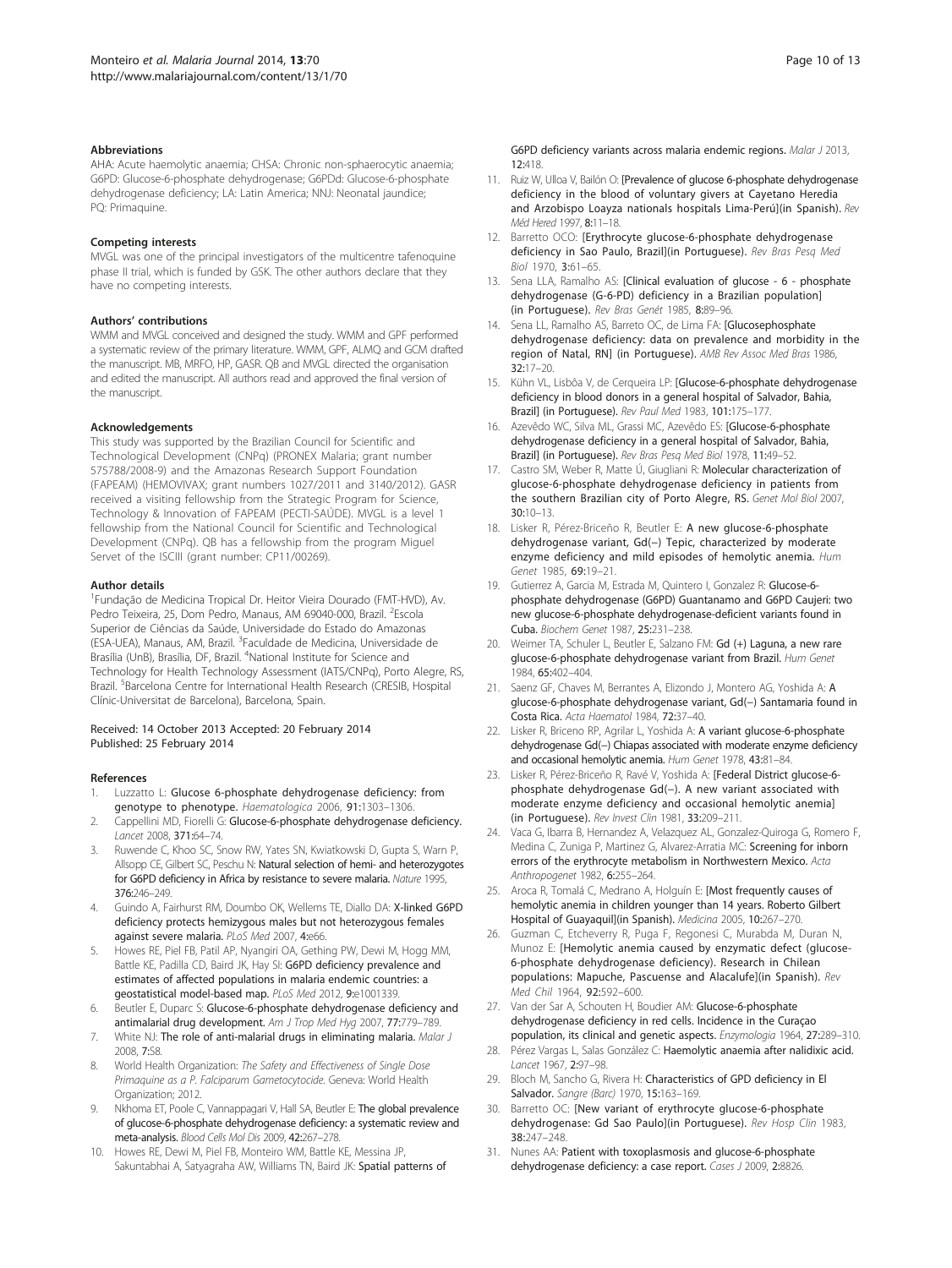- <span id="page-10-0"></span>32. McCurdy PR, Maldonado N, Dillon DE, Conrad ME: Variants of glucose-6 phosphate dehydrogenase (G-6-PD) associated with G-6-PD deficiency in Puerto Ricans. J Lab Clin Med 1973, 82:432-437.
- 33. Beiguelman B, Pinto W Jr, Dall'aglio FF, Da Silva E, Vozza J: [G-6-PD deficiency and leprosy](in Spanish). Cienc Cult 1966, 18:95-96.
- 34. Barraviera B, Mendes RP, Pereira PC, Machado JM, Curi PR, Meira DA: Measurement of glucose-6-phosphate dehydrogenase and glutathione reductase activity in patients with paracoccidioidomycosis treated with ketoconazole. Mycopathologia 1988, 104:87–91.
- 35. Abreu MP, Freire CC, Miura RS: [Anesthesia in glucose 6-phosphate dehydrogenase-deficient patient: case report](in Portuguese). Rev Bras Anestesiol 2002, 52:707–711.
- 36. Howell SB, Cook JA: Treatment of schistosomiasis mansoni with hycanthone in glucose-6-phosphate dehydrogenase deficiency in St. Lucia. Trans R Soc Trop Med Hyg 1971, 65:331-333.
- 37. Martínez Pérez JL, Hadad Meléndez P: [Primaquine-induced hemolytic syndrome and glucose 6 phosphate dehydrogenase deficiency] (in Spanish). Rev Cuba Med Trop 1989, 41:299–306.
- 38. Chadee DD, Tilluckdharry CC, Doon R: Imported cerebral malaria complicated with glucose-6-phosphate dehydrogenase deficiency. West Indian Med J 1996, 45:97–99.
- 39. Menéndez Capote R, Díaz Pérez L, Luzardo Suárez C: [Hemolysis and primaquine treatment](in Spanish). Rev Cubana Med Trop 1997, 49:136–138.
- 40. Silva MC, Santos EB, Costal EG, Filho MG, Guerreiro JF, Povoa MM: [Clinical and laboratorial alterations in Plasmodium vivax malaria patients and glucose-6-phosphate dehydrogenase deficiency treated with primaquine at 0.50 mg/kg/day](in Portuguese). Rev Soc Bras Med Trop 2004, 37:215–217.
- 41. Ramos Junior WM, Sardinha JF, Costa MR, Santana MS, Alecrim MG, Lacerda MV: Clinical aspects of hemolysis in patients with P. vivax malaria treated with primaquine, in the Brazilian Amazon. Braz J Infect Dis 2010, 14:410–412.
- 42. Santana MS, de Lacerda MVG, Barbosa MGV, Alecrim WD, Alecrim MGC: Glucose-6-phosphate dehydrogenase deficiency in an endemic area for malaria in Manaus: a cross-sectional survey in the Brazilian Amazon. PLoS One 2009, 4:e5259.
- 43. Santana MS, Monteiro WM, Siqueira AM, Costa MF, Sampaio V, Lacerda MV, Alecrim MG: Glucose-6-phosphate dehydrogenase deficient variants are associated with reduced susceptibility to malaria in the Brazilian Amazon. Trans R Soc Trop Med Hyg 2013, 107:301–306.
- 44. Lacerda MVG, Fragoso SCP, Alecrim MGC, Alexandre MAA, Magalhães BML, Siqueira AM, Ferreira LCL, Araújo JR, Mourão MPG, Ferrer M, Castillo P, Martin-Jaular L, Fernandez-Becerra C, del Portillo H, Ordi J, Alonso PL, Bassat Q: Postmortem characterization of patients with clinical diagnosis of Plasmodium vivax malaria: to what extent does this parasite kill? Clin Infect Dis 2012, 55:e67–e74.
- 45. Acosta T, Suárez M, Núñes V, Marín LC, Cordero A: [Hemolytic effect of chloroquine in students with glucose-6-phosphate dehydrogenase deficiency] (in Spanish). Rev Cuba Invest Bioméd 2003, 22:180–185.
- 46. Stekel A, Rozovski J, Saelzer E: [Favism Report of two cases in Chile] (in Spanish). Rev Chil Pediatr 1973, 44:265.
- 47. Rojas J, Dujisin K, Calvo C: [Clinical study of three cases of favism] (in Spanish). Rev Méd Chile 1982, 110:1219–1222.
- 48. Torres CD, Chandía CM: [Favism presenting as an acute renal failure: report of one case] (in Spanish). Rev Med Chil 2012, 140:1043–1045.
- 49. González G, Henríquez P, Delgado C, Araya C, Pereira J: [Hemolitic anemia due to fava bean consumption] (in Spanish). Pediatr Día 2006, 22:33–35.
- 50. Eandi-Eberle S, García Rosolen N, Urtasun C, Sciuccati G, Díaz L, Savietto V, Candás A, Avalos Gómez V, Cervio C, Bonduel M, Feliú Torres A: [Glucose 6 phosphate dehydrogenase deficiency: a case series] (in Spanish). Arch Argent Pediatr 2011, 109:354–356.
- 51. Rivero MEJ, Diniz EMA, Nonoyama K, Barretto OCO, Vaz FAC: [Deficiency of glucose-6-phosphate dehydrogenase in newborns] (in Spanish). Pediatr 1981, 3:214–216.
- 52. Vaca G, Ibarra B, Hernández A, Olivares N, Medina C, Sánchez-Corona J, Wunsch C, Godínez B, Martínez-Basalo C, Cantú JM: Glucose-6-phosphate dehydrogenase deficiency and abnormal hemoglobins in Mexican newborns with jaundice. Rev Invest Clin 1981, 33:259–261.
- 53. Silva AS, Oliveira LS, Costa GN, Lima GMS, Carvalho TCR: [Deficiency of glucose-6-dehydrogenases phosphate: frequecy, laboratorial and clinic aspects](in Portuguese). Rev IMIP 1991, 5:113–116.
- 54. Iglessias MAC, Santos RMV, Amorim MST, Silva RT, Moreira SS, Barretto OCO, Medeiros TMD: [Erythrocyte glucose-6-phosphate dehydrogenase deficiency in male newborn babies and its relationship with neonatal jaundice] (in Portuguese). Rev Bras Hematol Hemoter 2010, 32:434–438.
- 55. Torregrosa MV: Neonatal jaundice in Puerto Rico (hemolytic disease). Bol Asoc Med P R 1970, 62:141–146.
- 56. Ramalho AS: [Deficiency of gluscose 6-phosphate dehydrogenase (G-6-PD) in Brazilian newborns](in Portuguese). F Méd 1980, 81:603–606.
- 57. Henny-Harry C, Trotman H: Epidemiology of neonatal jaundice at the University Hospital of the West Indies. West Indian Med J 2012, 61:37–42.
- 58. Boada Boada JJ: [Glucose-6-phosphate-dehydrogenase: incidence and importance in neonatal jaundice](in Spanish). Acta Cient Venez 1967, 18:41–43.
- 59. Chaves M, Quintana E, Sáenz GF, Monge G, Aguero O, Montero A, Jiménez J: Neonatal icterus and erythrocyte glucose-6-phosphate dehydrogenase deficiency. Experience in Costa Rica. Sangre (Barc) 1987, 32:428–435.
- 60. Gibbs WN, Gray R, Lowry M: Glucose-6-phosphate dehydrogenase deficiency and neonatal jaundice in Jamaica. Br J Haematol 1979, 43:263–274.
- 61. Gurrola GC, Araúz JJ, Durán E, Aguilar-Medina M, Ramos-Payán R, García-Magallanes N, Pacheco GV, Meraz EA: Kernicterus by glucose-6 phosphate dehydrogenase deficiency: a case report and review of the literature. J Med Case Rep 2008, 2:146.
- Verdy E, Herve J, Boisson C, Combrisson A: Can glucose-6-phosphate dehydrogenase deficiency alone explain neonatal jaundice. Rev Fr Transfus Immunohematol 1978, 21:1081–1091.
- 63. Azevedo ES, Azevedo TFS: [Glucose-6-phosphate dehydrogenase deficiency and neonatal jaundice in Bahia, Brazil](in Portuguese). Cienc Cult 1974, 26:44–47.
- 64. Perkins RP: The significance of glucose-6-phosphate dehydrogenase deficiency in pregnancy. Am J Obstet Gynecol 1976, 125:215-223.
- 65. Paixäo AC, Gonçalves AL, Borges EG, Tone LG: [Screening test for glucose-6-phosphate dehydrogenase deficiency](in Portuguese). Rev Bras Patol Clín 1986, 22:118–121.
- 66. Velázquez AL, Rico NG, Ibarra B, Blancarte R, Cardosa J, Fonseca S, Maldonado E, Enríquez MA, Medina C, Cantú JM, Vaca G: Hereditary erythroenzymopathies in neonates with hyperbilirubinemia. Bol Méd Hosp Infant Méx 1985, 42:466–469.
- 67. González González OL, Hidalgo Calcines PC: Erythrocytary metabolic disorders in term newborn infants with physiological jaundice, dicreased glutation and glucose-6-phosphate-dehydrogenase. Medicentro 1986, 2:89–93.
- 68. Sutton RN: Erythrocyte glucose-6-phosphate-dehydrogenase deficiency in Trinidad. Lancet 1963, 1:855.
- 69. Mezzacappa MA, Facchini FP, Pinto AC, Cassone AEL, Souza DS, Bezerra MAC, Albuquerque DM, Saad STO, Costa FF: Clinical and genetic risk factors for moderate hyperbilirubinemia in Brazilian newborn infants. J Perinatol 2010, 30:819–826.
- 70. Carvalho CG, Castro SM, Santin AP, Zaleski C, Carvalho FG, Giugliani R: Glucose-6-phosphate-dehydrogenase deficiency and its correlation with other risk factors in jaundiced newborns in Southern Brazil. Asian Pac J Trop Biomed 2011, 1:110–113.
- 71. Gonzalez-Quiroga G, del Rio JL R, Ortiz-Jalomo R, Garcia-Contreras RF, Cerda-Flores RM, Mata-Cardenas BD, Garza-Chapa R: [Relative frequency of glucose-6-phosphate dehydrogenase deficiency in jaundiced newborn infants in the metropolitan area of Monterrey, Nuevo Leon](in Spanish). Arch Invest Med 1990, 21:223–227.
- 72. González-Quiroga G, Ramirez-Del Rio JL, Cerda-Flores RM, Garza-Chapa R: Frequency and origin of G-6-PD deficiency among icteric newborns in the metropolitan area of Monterrey, Nuevo León, Mexico. Gene Geogr 1994, 8:157–164.
- 73. Garlipp CR, Ramalho AS: [Clinical and laboratory aspects of glucose-6phosphate dehydrogenase (G-6-PD) deficiency in Brazilian newborns](in Portuguese). Rev Bras Genet 1988, 11:717–728.
- Iglessias MAC: Frequency of glucose-6-phosphate dehydrogenase deficiency (G-6-PD) and its relationship with neonatal jaundice. Rev Bras Hematol Hemoter 2009, 31:57.
- 75. Estrada M, Gonzalez R: [Neonatal jaundice and glucose-6-phosphate dehydrogenase deficiency in Havana] (in Spanish). Rev Invest Clin 1983, 35:297–299.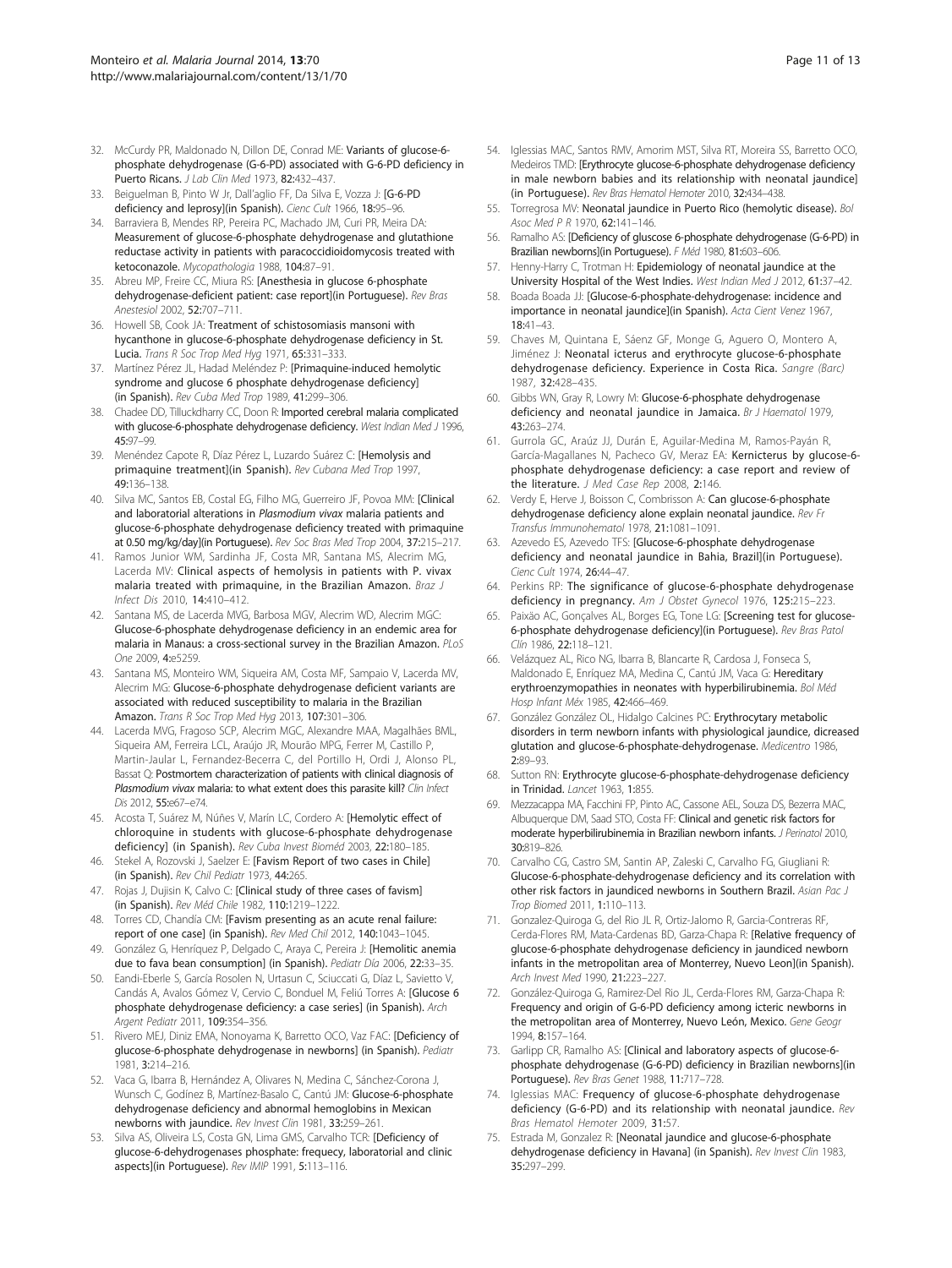- <span id="page-11-0"></span>76. Alencastro de Azevedo L, Reverbel da Silveira T, Carvalho CG, Martins de Castro S, Giugliani R, Matte U: UGT1A1, SLCO1B1, and SLCO1B3 polymorphisms vs. neonatal hyperbilirubinemia: is there an association? Pediatr Res 2012, 72:169–173.
- 77. Trotman H, Henny-Harry C: Factors associated with extreme hyperbilirubinaemia in neonates at the University Hospital of the West Indies. Paediatr Int Child Health 2012, 32:97–101.
- 78. Saad ST, Salles TS, Carvalho MH, Costa FF: Molecular characterization of glucose-6-phosphate dehydrogenase deficiency in Brazil. Hum Hered 1997, 47:17–21.
- 79. Barretto OC, Nonoyama K: Gd(−) Carapicuiba, a rare glucose-6-phosphate dehydrogenase variant associated with moderate enzyme deficiency and chronic hemolysis. Braz J Med Biol Res 1991, 24:133–139.
- 80. Dal Borgo AP, Rosario SC, Cavieres AM: Dos nuevas mutaciones de glucosa 6 fosfato deshidrogenasa, G6PD Santiago y G6PD Calvo Mackenna. Revista Chil Pediatr 2000, 71:419–422.
- 81. Estrada M, García M, Gutierrez A, Quintero I, Gonzalez R: G6PD Varadero. A new variant of glucose-6-phosphate dehydrogenase associated with congenital nonspherocytic hemolytic anemia. Vox Sang 1982, 43:102–104.
- 82. Elizondo J, Sáenz GF, Páez CA, Ramón M, García M, Gutiérrez A, Estrada M: G6PD-Puerto Limón: a new deficient variant of glucose-6-phosphate dehydrogenase associated with congenital nonspherocytic hemolytic anemia. Hum Genet 1982, 62:110–112.
- Zilberstein B, Eshkenazy R, Ribeiro Júnior MA, Sallet JA, Ramos AC: Laparoscopic cholecystectomy in children and adolescents. Sao Paulo Med J 1996, 114:1293–1297.
- 84. Lírio AS, López KC, Bernardo MA: [Glucose-6-phosphate dehydrogenase among blood donors of the State of Rio de Janeiro] (in Portuguese). Folha Médica 1980, 80:705–707.
- 85. Sánchez MC, Villegas VE, Fonseca D: [Glucose-6-phosphate dehydrogenase deficiency: enzimatic and molecular analysis in a Bogotá population] (in Spanish). Colomb Med 2008, 39:14–23.
- 86. Severo LG, Nogueira DM, Hoxter G: [Determination of the glucose-6 phosphate (G-6-PD) activity in human erythrocytes] (in Spanish). Laes & Haes 1985, 13:22-30.
- 87. Medeiros TMD, Abreu A, Albuquerque LMM, Lins MRS: Abnormal hemoglobins and erythrocyte glucose-6- phosphate dehydrogenase deficiency in Natal, RN. Rev Bras Patol Clín 1992, 28:43–47.
- 88. Saad ST, Costa FF: Glucose-6-phosphate dehydrogenase deficiency and sickle cell disease in Brazil. Hum Hered 1992, 42:125–128.
- 89. Katsuragawa TH, Cunha RPA, de Souza DCA, Gil LHS, Cruz RB, Silva AAE, Tada MS, da Silva LHP: [Malaria and hematological aspects among residents to be impacted by reservoirs for the Santo Antônio and Jirau Hydroelectric Power Stations, Rondônia State, Brazil](in Portuguese). Cad Saude Publica 2009, 25:1486–1492.
- 90. Cardoso MA, Scopel KKG, Muniz PT, Villamor E, Ferreira MU: Underlying factors associated with anemia in Amazonian children: a populationbased, cross-sectional study. PLoS One 2012, 7:e36341.
- 91. Roberts DF, Triger DR, Morgan RJ: Glucose-6-phosphate dehydrogenase deficiency and haemoglobin level in Jamaican children. West Indian Med J 1970, 19:204–211.
- 92. del Luján AI, Milani AC, Pérez SM, Lanza O, Detarsio G: Erythrocyte glucose-6-phosphate dehydrogenase deficiency in Rosario. Acta Bioquim Clin Latinoam 2012, 46:359–363.
- 93. Nicolielo DB, Ferreira RIP, Leite AA: Activity of 6-phosphogluconate dehydrogenase in glucose-6-phosphate dehydrogenase deficiency. Rev Bras Hematol Hemoter 2006, 28:135–138.
- 94. de Miani MS A, Peñalver JA: Incidence of beta-thalassemia carriers and those deficient in erythrocyte glucose-6-phosphate dehydrogenase in the greater Buenos Aires area. Sangre (Barc) 1983, 28:537-541.
- 95. Azevêdo ES, Alves AF, Da Silva MC, Souza MG, Muniz Dias Lima AM, Azevedo WC: Distribution of abnormal hemoglobins and glucose-6 phosphate dehydrogenase variants in 1200 school children of Bahia, Brazil. Am J Phys Anthropol 1980, 53:509–512.
- 96. Madrigal L, Sáenz G, Chávez M: Glucose-6-phosphate dehydrogenase deficiency: its frequency in Hb AS and Hb AA individuals among the black population of Limón. Sangre (Barc) 1990, 35:413–414.
- 97. Sáenz BR, Jiménez DM, Chaves VM, Quintana GEM, Sáenz RGF: Coexistence of hemoglobin S and glucose-6-phosphate dehydrogenase deficiency in negroid population. Rev Costarric Cienc Méd 1986, 7:305–310.
- 98. Miall WE, Milner PF, Lovell HG, Standard KL: Haematological investigations of population samples in Jamaica. Br J Prev Soc Med 1967, 21:45–55.
- 99. Lewgoy F, Salzano FM: [Dynamics of the gene that determines the deficiency in G-6-PD in the population of Porto Alegre](in Portuguese). Cienc Cult 1965, 2:152.
- 100. Kahn A, Boivin P, Lagneau J: Phenotypes of erythrocytic glucose-6phosphate dehydrogenase in black people. Examination of 301 black people living in France and description of 9 different variants. High incidence of deficiency of an enzyme of "B" mobility. Humangenetik 1973, 18:261–270.
- 101. Gibbs WN, Ottey F, Dyer H: Distribution of glucose-6-phosphate dehydrogenase phenotypes in Jamaica. Am J Hum Genet 1972, 24:18–23.
- 102. Salzano FM, Lewgoy F, Tondo CV, da Rocha FJ: G-6-PD deficiency and abnormal hemoglobins in a Brazilian population. Acta Genet Med Gemellol (Roma) 1968, 17:607–612.
- 103. Saad ST, Costa FF, Salles TS, Sonatti MF, Figueiredo MS: Glucose-6 phosphate dehydrogenase deficiency in sickle cell disease by DNA analysis. Blood 1995, 85:601–602.
- 104. Gibbs WN, Wardle J, Serjeant GR: Glucose-6-phosphate dehydrogenase deficiency and homozygous sickle cell disease in Jamaica. Br J Haematol 1980, 45:73–80.
- 105. Castro de Kolster C, Rolo M, Arias S, Guerreiro N, Carvajal A, Castro J, Kolster J: Hepatic glycogenosis: the clinical, biochemical and enzymatic aspects in a group of pediatric patients. GEN 1992, 46:191–198.
- 106. Itskan SB, Saldanha PH: [Erythrocyte glucose-6-phosphate dehydrogenase activity in the population of a malarial region in Sao Paulo (Iguape)] (in Portuguese). Rev Inst Med Trop Sao Paulo 1975, 17:83–91.
- 107. Barraviera B, Meira DA, Machado PEA, Curi PR: Malaria in the municipality of Humaitá state of Amazonas: XXI. Prevalence of glucose-6 phosphate dehidrogenase in a population sample and in patients with malaria caused by Plasmodium falciparum. Rev Inst Med Trop Sao Paulo 1987, 29:374–380.
- 108. Beiguelman B, Alves FP, Moura MM, Engracia V, Nunes AC, Heckmann MI, Ferreira RG, da Silva LH, Camargo EP, Krieger H: The association of genetic markers and malaria infection in the Brazilian Western Amazonian region. Mem Inst Oswaldo Cruz 2003, 98:455–460.
- 109. Guevara A, Calvopiña M, Macías G, Guderian R: Deficiencia de glucosa-6fosfato dehidrogenasa en poblaciones ecuatorianas de raza negra. Acta Bioquím Clín Latinoam 1991, 25:113–117.
- 110. Moyano M, Méndez F: Erythrocyte defects and parasitemia density in patients with Plasmodium falciparum malaria in Buenaventura, Colombia. Rev Panam Salud Publica 2005, 18:25-32.
- 111. Carmona-Fonseca J, Álvarez G, Ríos A, Vásquez MF: Deficiency of glucose-6-phosphate dehydrogenase in healthy men and malaria patients; Turbo (Antioquia, Colombia). Rev Bras Epidemiol 2008, 11:252–265.
- 112. Monte Alegre S, Saad ST, Delatre E, Saad MJ: Insulin secretion in patients deficient in glucose-6-phosphate dehydrogenase. Horm Metab Res 1991, 23:171–173.
- 113. Vaca G, Ramirez MG, Vargas M, Mendoza R, Chavez-Anaya E, Medina MD, Alvarez A, Medina C, Saenz G, Chavez M: Effects of G-6-PD deficiency, experimentally induced or genetically transmitted, on the sorbitol pathway activity. In vitro and in vivo studies. Arch Med Res 1992, 23:25–32.
- 114. Saad MJ, Monte-Alegre S, Saad ST: Cortisol levels in glucose-6-phosphate dehydrogenase deficiency. Horm Res 1991, 35:1–3.
- 115. Santana MS, da Rocha MA, Arcanjo AR, Sardinha JF, Alecrim WD, Alecrim M: [Association of methemoglobinemia and glucose-6-phosphate dehydrogenase deficiency in malaria patients treated with primaquine] (in Portuguese). Rev Soc Bras Med Trop 2007, 40:533–536.
- 116. Ferreira MES, Gomes MSM, Vieira JLF: Methemoglobinemia in patients with Plasmodium vivax receiving oral therapy with primaquine. Rev Soc Bras Med Trop 2011, 44:113–115.
- 117. Bonilla JF, Palomino F: [Exercise-induced hemolysis: relation between the activity of glucose-6-phosphate dehydrogenase and the magnitude of the hemolysis] (in Spanish). Colomb Med 2008, 39:126–134.
- 118. Barretto OC, Cardoso JL, De Cillo D: Viscerocutaneous form of loxoscelism and erythrocyte glucose-6-phosphate deficiency. Rev Inst Med Trop Sao Paulo 1985, 27:264–267.
- 119. Rosa-Borges A, Sampaio MG, Condino-Neto A, Barreto OC, Nudelman V, Carneiro-Sampaio MM, Nogueira SA, Abreu TF, Rehder J, Costa-Carvalho BT: